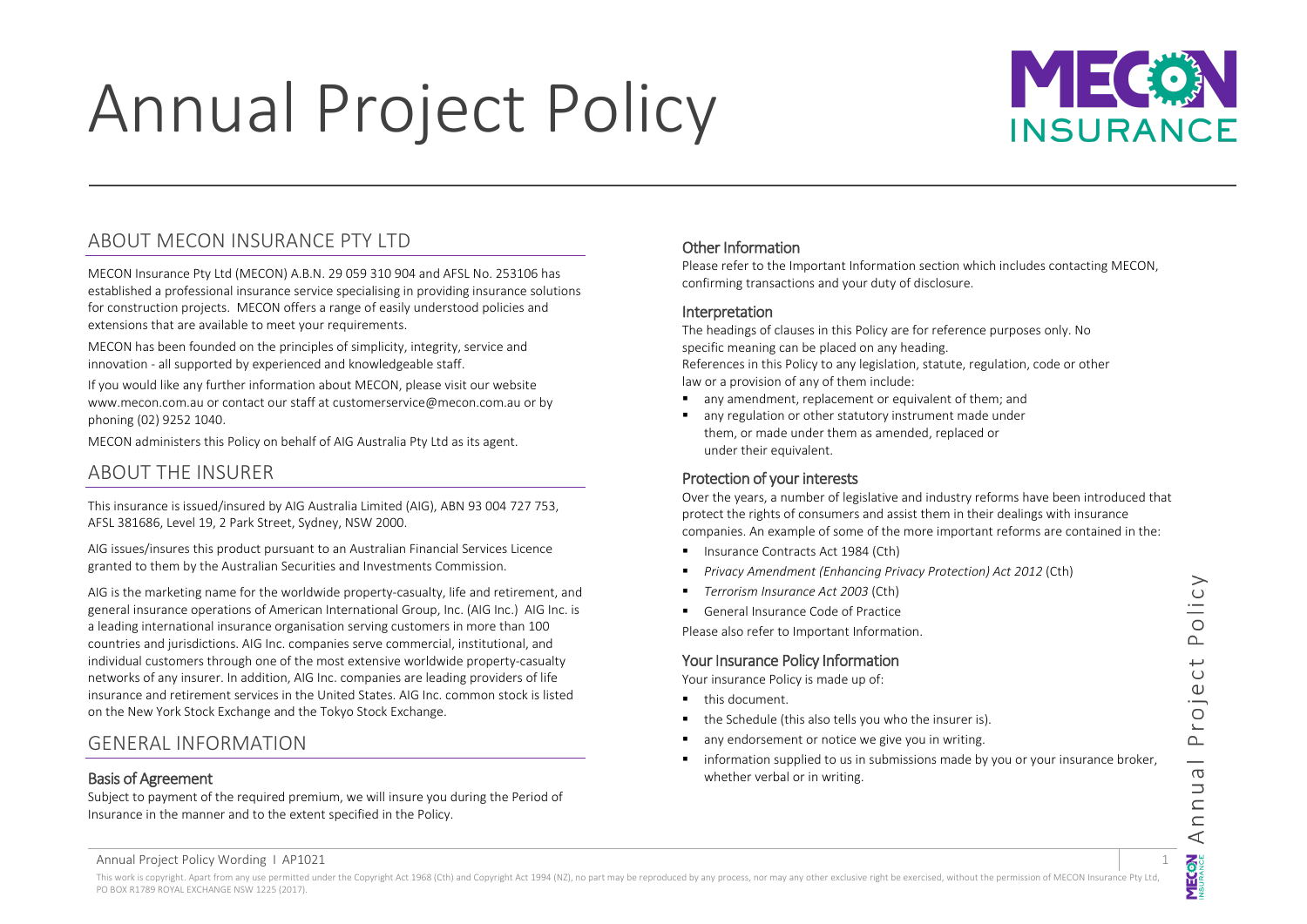#### <span id="page-1-0"></span>Your Responsibilities

The Insurance Contracts Act 1984 (Cth) requires:

- vou to make certain disclosures, and
- both you and the insurer to act with the Utmost Good Faith in relation to, or under, your Policy.

Please refer to Important Information for further information on your Duty of Disclosure and the principle of Utmost Good Faith.

## <span id="page-1-1"></span>**TABLE OF CONTENTS**

This section has been left intentionally blank.

Annual Project Policy Wording | AP1021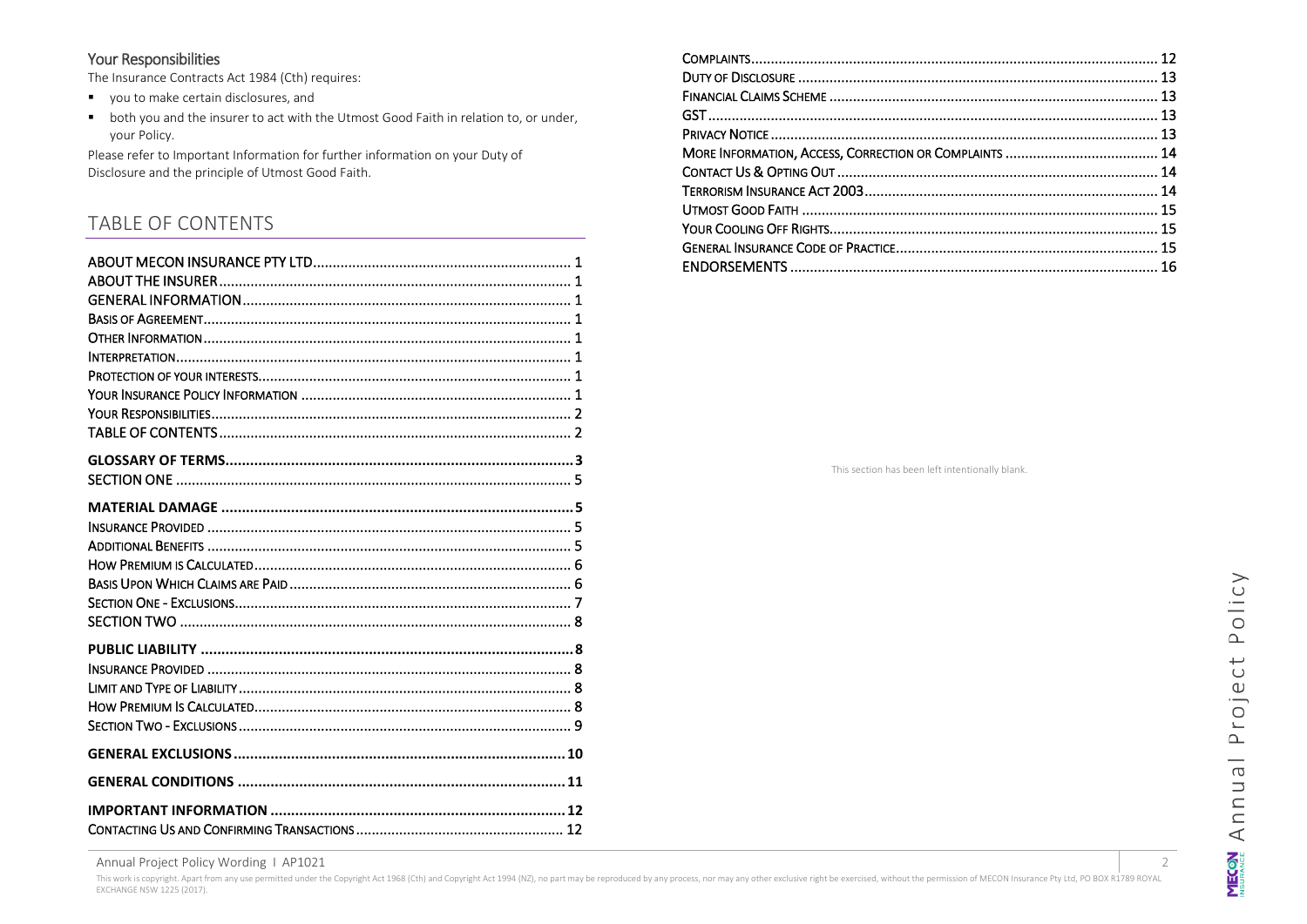## <span id="page-2-0"></span>GLOSSARY OF TERMS

Please read this Glossary first. It will help you to understand the Policy. Defined terms appear (as shown below) throughout the Policy wording.

Aircraft means any craft intended to float in or travel through air or space.

Business means performance and administration of any Project to which this insurance applies. It includes such other business as may be shown in the Schedule, the turnover from such business being deemed, for premium adjustment, to be turnover earned from insured Projects. It also includes incidental operations such as the occupation of premises by you (whether or not you own the premises); the operation of any canteen or other facility for the benefit of Employees; internal first aid services; fire brigade services and private work undertaken by Employees for any director or senior executive of yours. For the purpose of Products Liability cover, a "Project to which this insurance applies" includes any completed project of the same type and value as those to which this insurance applies.

Deductible means the amount payable by you shown in the Schedule or elsewhere in the Policy for each claim made (including costs incurred in defence of such claims).

Defects Liability Period means the lesser of the Maximum Defects Liability Period shown in the Schedule and the period specified in the contract for the Project. During the defects liability period, cover under Section One of the Policy is limited to loss or damage that originates from a cause that happens to the Project:

- a. while you are rectifying defects, and /or
- b. during the construction work at the Project site.

Where there is no formal agreement between principal and contractor for a defects liability period, the defects liability period for the purpose of this insurance is nil.

Employee means any person engaged by you under a contract of service or apprenticeship. This includes both statutory and common law employees.

Flood means the covering of normally dry land by water that has escaped or been released from the normal confines of:

a. any lake, or any river, creek, or other natural watercourse, whether or not altered or modified; or

b. any reservoir, canal or dam.

Insurer means AIG Australia Pty Ltd ABN 93 004 727 753 and AFSL No. 381686.

Major Hazard means loss or damage resulting from fire, Storm, Flood, rain, water, landslip, erosion, earthquake, volcanic action, tsunami, subsidence or collapse.

Market Value means cost of replacing lost or damaged property with property of similar age, condition and capacity. This includes any necessary installation and commissioning costs.

MECON means MECON Insurance Pty Ltd ABN. 29 059 310 904 AFSL No. 253106.

Minor Hazard means loss or damage resulting from any cause other than a Major Hazard.

Occurrence means event that you neither expect nor intend. It includes any continued or repeated exposure of people or property to conditions that are generally the same.

Period of Insurance in Section One of the Policy has the following meaning:

*a. Annual Turnover Basis:*

Where this insurance is shown in the Schedule as being on this basis, the period of insurance begins for any Project at the start of the Policy Period or at the start of the Project, whichever is the later. It ends with Practical Completion, the expiry of the Maximum Project Duration (shown in the Schedule) or at the end of the Policy Period, whichever occurs first. The Defects Liability Period (if applicable) will immediately follow Practical Completion; but only where Practical Completion takes place before the end of the Policy Period. For the purpose of clarification, there will be no Defects Liability Period if Practical Completion takes place after the end of the Policy Period.

*b. Project Run-Off Basis:*

Where this insurance is shown in the Schedule as being on a Project Run-Off basis, the period of insurance begins for each Project from the date the Project commences during the Policy Period. It ends with Practical Completion or on expiry of the Maximum Project Duration shown in the Schedule, whichever occurs first. The Defects Liability Period (if applicable) will immediately follow Practical Completion but only where Practical Completion takes place before the end of the Maximum Project Duration. For the purpose of clarification, there will be no Defects Liability Period if Practical Completion takes place after the end of the Maximum Project Duration.

Notwithstanding the above, the period of insurance for each part of the Project will end at the time such part pf the Project attains Practical Completion or is taken over by the principal or put into service or is a deemed separable portion (or the equivalent) or a certificate of partial completion (or its equivalent) is issued for that part, whichever occurs first. This will be so even if the Project as a whole has not yet attained Practical Completion. The Defects Liability Period (if applicable) for that part will then follow. Where this Policy is not renewed, the insurance does not extend beyond the Policy Period for Contractor's Plant, Tools and Reusable Equipment insured under Item 1.05.

Period of Insurance in Section Two of the Policy has the following meaning:

The period of insurance for all cover (including Annual Turnover Basis, the Business and Products liability) under Section Two is the same as the current Policy Period otherwise as follows:

- a. For Projects insured under Section One on a Project Run-Off Basis the period of insurance begins and ends at the same time as it does for Section One (other than for Products Liability).
- b. In respect of any liability arising out of the use of hired plant, tools or equipment, the period of insurance begins at the start of the current Policy Period or at the start of the hire, whichever is the later. It ends at the end of the current Policy Period or when you have ceased using it, whichever occurs first.

Annual Project Policy Wording I AP1021 3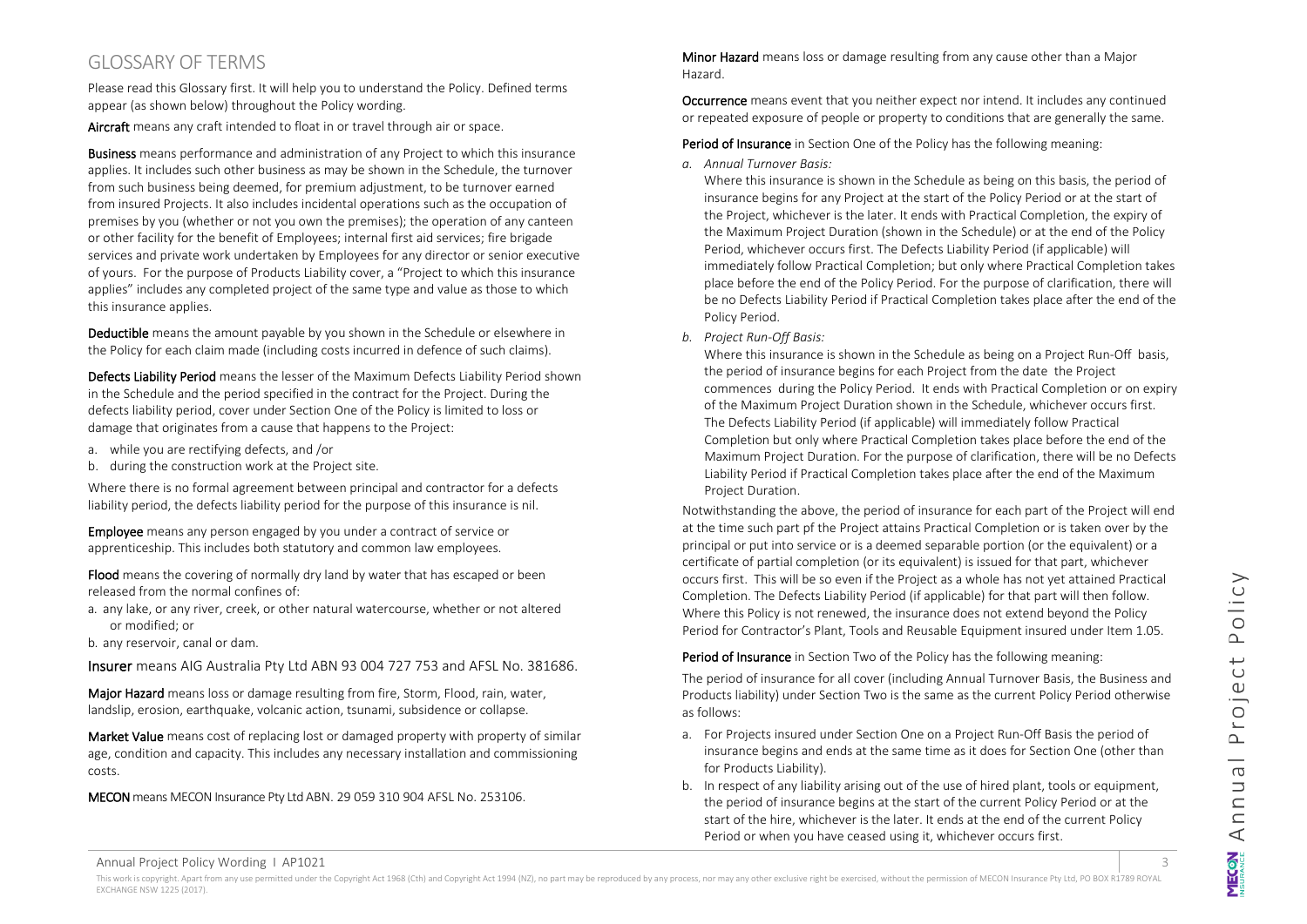#### Personal Injury means:

- a. bodily injury, death, sickness, disease, shock, fright, mental anguish or mental injury:
- b. false arrest, false detention, wrongful imprisonment, humiliation or malicious prosecution;
- c. defamation;
- d. wrongful entry or wrongful eviction or other invasion of privacy; or
- e. assault not committed by you or at your direction, unless committed for the purpose of preventing or eliminating danger to people or property.

Policy means this document including the Schedule and any endorsement or notice we give you in writing.

Policy Period means period for which the Policy is in force. The period begins and ends on the dates shown in the Schedule.

#### Practical Completion means:

- a. the stage when a Project is formally accepted by its owner, or the principal named as such in any contract, as being complete and is handed over to them and up to 90 days after such owner or principal formally accepts the Project as complete, but only if your contract requires this; or
- b. In circumstances where you are a property developer and also the principal, the time a certificate of practical completion or occupancy (or their equivalent) is issued

Product means anything that you have manufactured, grown, extracted, produced, processed, sold, supplied, distributed, repaired, serviced, treated, installed, assembled, erected or constructed in the course of the Business. This includes any packaging and containers. However, none of these things is deemed to be a product until after it has left your physical custody and legal control.

Proiect means any project covered by this insurance. It includes the performance of work on the project and all property and labour incorporated or to be incorporated in the completed project.

For the avoidance of doubt, a 'project covered by this insurance' is one having a Project value up to, but not exceeding, the aggregate sums insured for Items 1.02 (Maximum Project Value) and 1.06 (Variations and Escalations).

(Note: Exclusions in both Sections of the Policy prevent some types of projects from being insured under this Policy.)

Property in Care, Custody or Control means the whole of the property not owned by you which its third-party owner has entrusted to you to have physical control over and/or safe-keep and/or be responsible for whilst it is so entrusted to you.

#### Property Loss means:

a. physical loss of or damage to tangible property; and/or

b. loss of use of tangible property; resulting from an Occurrence.

Public Liability is the name given to cover under Section Two of this Policy.

Schedule means schedule of cover attaching to and forming part of this Policy.

Storm means a violent weather condition including but not limited to windstorm, cyclone, tornado, thunderstorm, hailstorm, or snowstorm.

Territorial Limit means territorial limit shown as such in the Schedule.

Vehicle means any type of machine on wheels or on self-laid tracks made or intended to be propelled other than by manual or animal power and any trailer made or intended to be drawn by, or attached to, any such machine.

Watercraft means anything made or intended to float or travel on, through or under water.

we, us, our means the insurer and MECON when acting as agent for the Insurer.

#### you/ your

means you in your capacity as the insured entity specified as the "Insured" in the Schedule and other entities which are included elsewhere in the Policy.

Section One of this Policy also insures the principal named as such in any contract for the performance of an insured Project, but only to the extent of its joint interest in the Project. Accordingly, "you" also means the principal where necessary for that purpose.

Section Two of this Policy also insures the following parties as beneficiaries under this Policy:

- a. any of your directors or Employees while acting as such within the scope of their duties;
- b. any owner or lessee or property developer for whom a Project is performed (together referred to herein as "the principal"), but only for its liability as principal arising out of that Project and only to the extent to which it is not insured for the same loss under any other contract of insurance;
- c. any group apprentice organization or work experience personnel working on the Project site;
- d. any office bearer or member of any of the following organisations formed with your consent:
	- i. any canteen operated for the benefit of your Employees; and
	- ii. any first aid or fire brigade service;

but only while the office bearer or member is acting in their capacity as such.

Accordingly, "you" also means any of the above where necessary to give effect to the insurance.

Note: Our rights to recover off you (sometimes referred to as our "subrogation rights") are limited to those set out in the General Condition headed Subrogation.

This section has been left intentionally blank.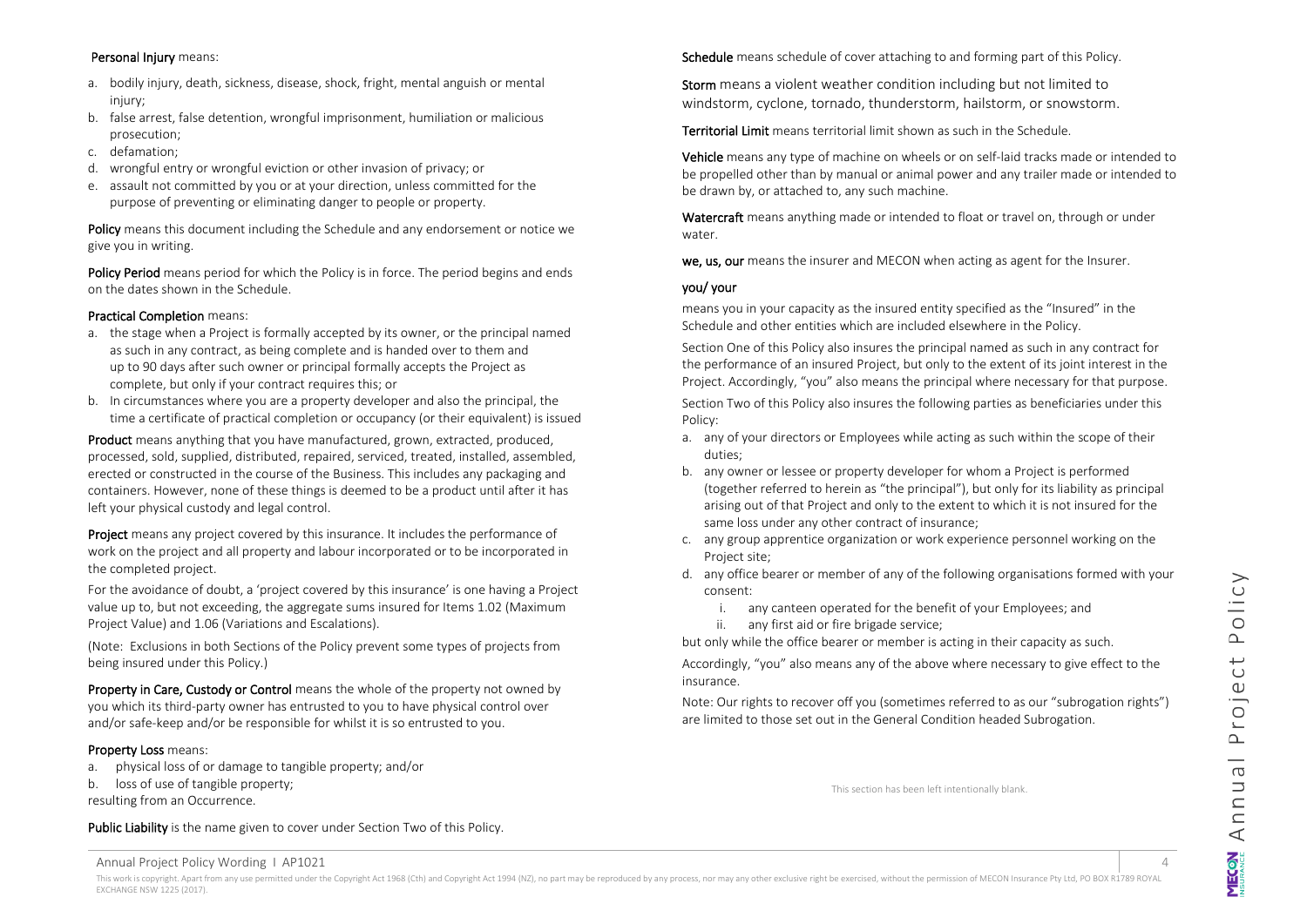## <span id="page-4-0"></span>SECTION ONE

## <span id="page-4-1"></span>MATERIAL DAMAGE

#### <span id="page-4-2"></span>Insurance Provided

#### 1.00 Insuring Clause

We will indemnify you for physical loss or damage to any property insured, within the Territorial Limit and during the Period of Insurance, in respect of:

- a. construction works; and
- b. testing and commissioning cover; and
- c. defects liability cover (if applicable); and
- d. transit and off-site storage and/or construction by you within the Territorial Limits of Project materials off-site.

Cover under this Section of the Policy is subject to all terms of this insurance. Our indemnity will not exceed the sum insured specified on the Schedule or elsewhere in the Policy.

#### 1.01 Sums Insured, Property Insured and Insured Costs

Items 1.02 to 1.12 describe components of the total sum insured and include reference to special conditions related to the sums insured.

#### 1.02 Maximum Project Value

This Item covers the maximum value of any Project that will fall within the scope of this Policy during the Policy Period. It covers all of the property and labour included in the Project's value. This sum insured is shown in the Schedule

## <span id="page-4-3"></span>Additional Benefits

#### 1.03 Principal Supplied Materials

This Item covers materials and components supplied by the principal (the value of which is not included in the Project value). This sum insured is shown in the Schedule.

#### 1.04 Existing Structures

This Item covers any structure, which was permanently located on a Project site before the Project work commenced. This sum insured is shown in the Schedule.

#### 1.05 Contractor's Plant, Tools and Reusable Equipment

This Item covers plant, tools and reusable equipment such as formwork, hoardings, scaffolding and temporary buildings. This includes any plant, tools and reusable equipment for which you are responsible. This sum insured is shown in the Schedule.

#### 1.06 Variations and Escalation

This Item covers the added value of alterations and extensions (usually called 'variations') to a Project. It also covers any escalation in the value at risk due to inflation during the Period of Insurance.

Unless a different sum insured appears in the Schedule for this Item, the sum insured will be equal to 20% of the sum insured on Items 1.02 and 1.03. It is available in full for any one loss or series of losses arising out of any one event.

Following physical loss or damage indemnified under clause 1.00, we will, in addition, indemnify you up to the sums insured shown in the Schedule for costs and expenses incurred by you for Items 1.07 to 1.12.

#### 1.07 Removal of Debris

This Item covers the necessary cost of demolishing Project work and disposing of debris following physical loss or damage covered by this insurance.

Unless a different sum insured appears in the Schedule for this Item, the sum insured will be equal to 10% of the sums insured on Items 1.02, 1.03, 1.04 and 1.05.

#### 1.08 Professional Fees

This Item covers professional fees necessarily incurred in reinstating physically lost or damaged property insured on the Project site. The insured fees include those of architects, surveyors and consulting engineers or other similar professional fees, but not fees incurred in preparing claim submissions or negotiating claims.

Unless a different sum insured appears in the Schedule for this Item, the sum insured will be equal to 10% of the sums insured on Items 1.02 and 1.03.

#### 1.09 Expediting Costs

This Item covers the extra cost of expediting the reinstatement of property insured following physical loss or damage to which this insurance applies. The insured costs include those of express delivery, overtime wages, hire of additional labour and equipment and carriage by airfreight. However, cover on the cost of airfreight only applies to the use of licensed airlines operating regular scheduled services. It does not include the use of chartered Aircraft.

Unless a different sum insured appears in the Schedule for this Item, the sum insured will be equal to 5% of the sums insured on Items 1.02, 1.03 and 1.04.

#### 1.10 Mitigation/ Temporary Protection Costs

This Item covers the reasonable cost of taking emergency action to reduce the size of an insured loss. The cover applies to action taken after physical loss or damage has commenced or when it is otherwise imminent and inevitable.

Unless a different sum insured appears in the Schedule for this Item, the sum insured will be equal to 5% of the sums insured on Items 1.02, 1.03 and 1.04. It is available in full for any one loss or series of losses arising out of any one event.

#### 1.11 Leak Search and Repair Costs

This Item covers the cost of searching for and repairing leaks in pipelines that suffered physical loss or damage, but only where the physical loss or damage discovered in the pipeline falls within the scope of cover under this Policy.

Cover under the Item shall be limited to the cost of:

- a. searching for and locating leaks, including the cost of excavation for that purpose;
- b. effecting repairs; and
- c. replacing the excavated material.

The most that we will pay for these costs in total for the Period of Insurance is the sum insured shown in the Schedule for this Item. If no such sum is shown, the most that we will pay for these costs in total for the Period of Insurance is \$200,000 in the aggregate.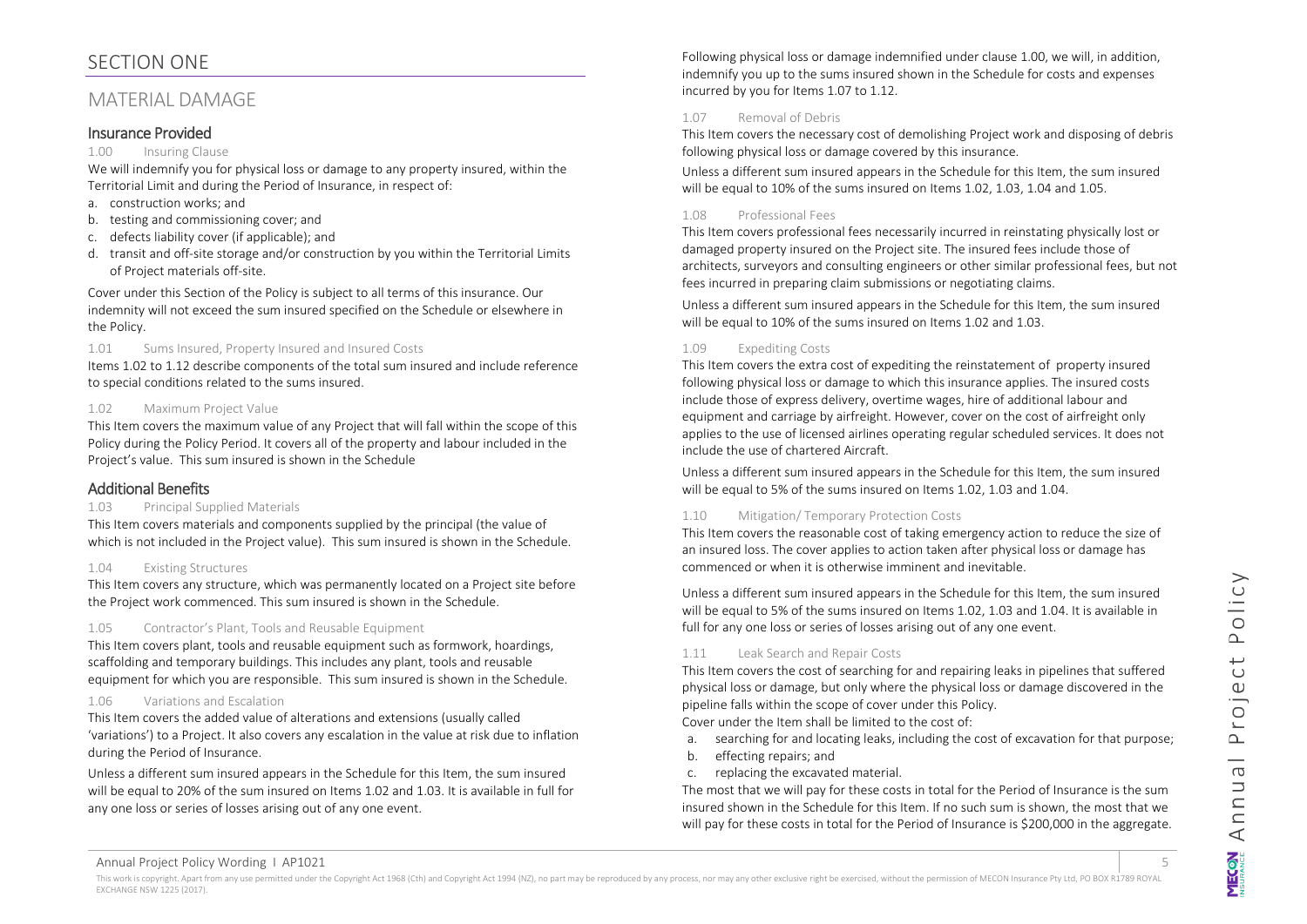#### 1.12 Claims Preparation Costs

This Item covers the costs necessarily incurred by you in the preparation of any claim data and the like requested by us. The most that we will pay for these costs is \$10,000 for each claim.

#### 1.13 Reinstatement of Sums Insured

Where a sum insured is reduced by payment of a claim, it will be automatically reinstated to its original amount. This will take effect from the time of the physical loss or damage. You will have to pay the reasonable extra premium which we require for the reinstatement.

#### 1.14 Testing and Commissioning

This Item covers physical loss or damage occurring during any testing and/or commissioning operations, or pre-commercial operational running, or trial operations to new electrical and mechanical equipment for a period not exceeding four weeks, unless a longer period is specified in the Schedule. Provided that, the testing and commissioning period must be specified in a contract for the Project and will not exceed the lesser of:

- a. the duration specified in that contract; or
- b. the period shown in the Schedule or, if no period is shown in the Schedule, four weeks.

#### <span id="page-5-0"></span>How Premium is Calculated

2.00 Premium is calculated as shown in 2.01 to 2.05 below.

#### 2.01 Annual Turnover Basis

If the insurance is on an Annual Turnover Basis, a deposit premium will be calculated by applying the rate of premium to the estimated annual turnover from all Projects to be insured.

On expiry of the Policy Period, you must complete a declaration form confirming the annual turnover actually earned from Projects. If this is greater than the estimated annual turnover, the premium will be adjusted on the difference. The additional premium will then be payable by you.

If the Schedule shows a different basis for premium adjustment, the different basis will apply instead of the above.

If the turnover from any Project has been omitted from your declaration of annual turnover, that Project is deemed excluded from cover under this Policy.

#### 2.02 Project Run-Off Basis

If the insurance is on a Project Run-Off Basis, a deposit premium will be calculated by applying the rate of premium to the estimated total value of all Projects that you expect to commence during the Policy Period.

On expiry of the Policy Period, you must complete a declaration form confirming the total value of all Projects actually commenced during that period. If this is greater than the estimated total value of Projects expected to have commenced, the premium will be adjusted on the difference. The additional premium will then be payable by you.

If the Schedule shows a different basis for premium adjustment, the different basis will apply instead of the above.

If the value of any Project has been omitted from your estimate or declaration of the total value, that Project is deemed excluded from cover under this Policy.

2.03 Premium for cover under Items 1.03, 1.04 and 1.05 will, at the time of underwriting, be either calculated by applying the rate of premium to the sums insured or will be a fixed premium.

2.04 Premium for cover under Items 1.07, 1.08, 1.09, 1.10, 1.11 and 1.12 is included in the premium specified in clause 2.00. Reducing any automatic sum insured under these Items will not reduce the premium.

2.05 Additional premium will be payable for any optional endorsement that increases the amount of cover.

## <span id="page-5-1"></span>Basis Upon Which Claims are Paid

3.00 For property insured, other than Plant, Tools, Reusable Equipment insured under Item 1.05, we will pay the cost of reinstating the property insured to a condition the same as but not better than its condition immediately before the physical loss or damage with allowance for any Deductible.

We will not pay more than the sum insured on any lost or damaged property and, although the total Project turnover or value of Projects must be declared at the end of the Period of Insurance (see Item 2.01 or 2.02 above), the sum insured shown in the Schedule at the time loss or damage happens will be used to adjust the claim for that loss or damage. Where appropriate, your reasonable mark-up or margin applicable to the Project will be included in any settlement.

3.01 Where property insured has been destroyed and you have been fully indemnified for it, any remaining salvage value of that property will belong to us.

3.02 If the physical loss or damage happens to Plant, Tools, Reusable Equipment insured under Item 1.05, payment will be based on the lesser of the Market Value of such property insured and the cost of repair unless such property is not more than 24 months past its purchase date when new, in which case we will pay the lesser of the current new replacement value of such property or the cost to repair such property.

3.03 Physical loss or damage resulting from earthquake, fire, water, rain, landslip, erosion, subsidence, collapse, Storm or Flood during any period of ninety-six consecutive hours will be deemed one event of physical loss or damage for the purpose of applying a Deductible. You may choose the time at which a 96-hour period commences, but no two periods may overlap.

3.04 Where you have effected separate "marine cargo insurance", in the event of physical loss or damage to property insured being discovered after the marine voyage has terminated under such marine cargo insurance, and if after proper investigation it is not possible to ascertain whether such physical loss or damage happened prior to the termination of the marine voyage, or subsequently, we will contribute 50% of the properly adjusted claim, provided that the marine cargo insurers also agree to

Annual Project Policy Wording I AP1021 6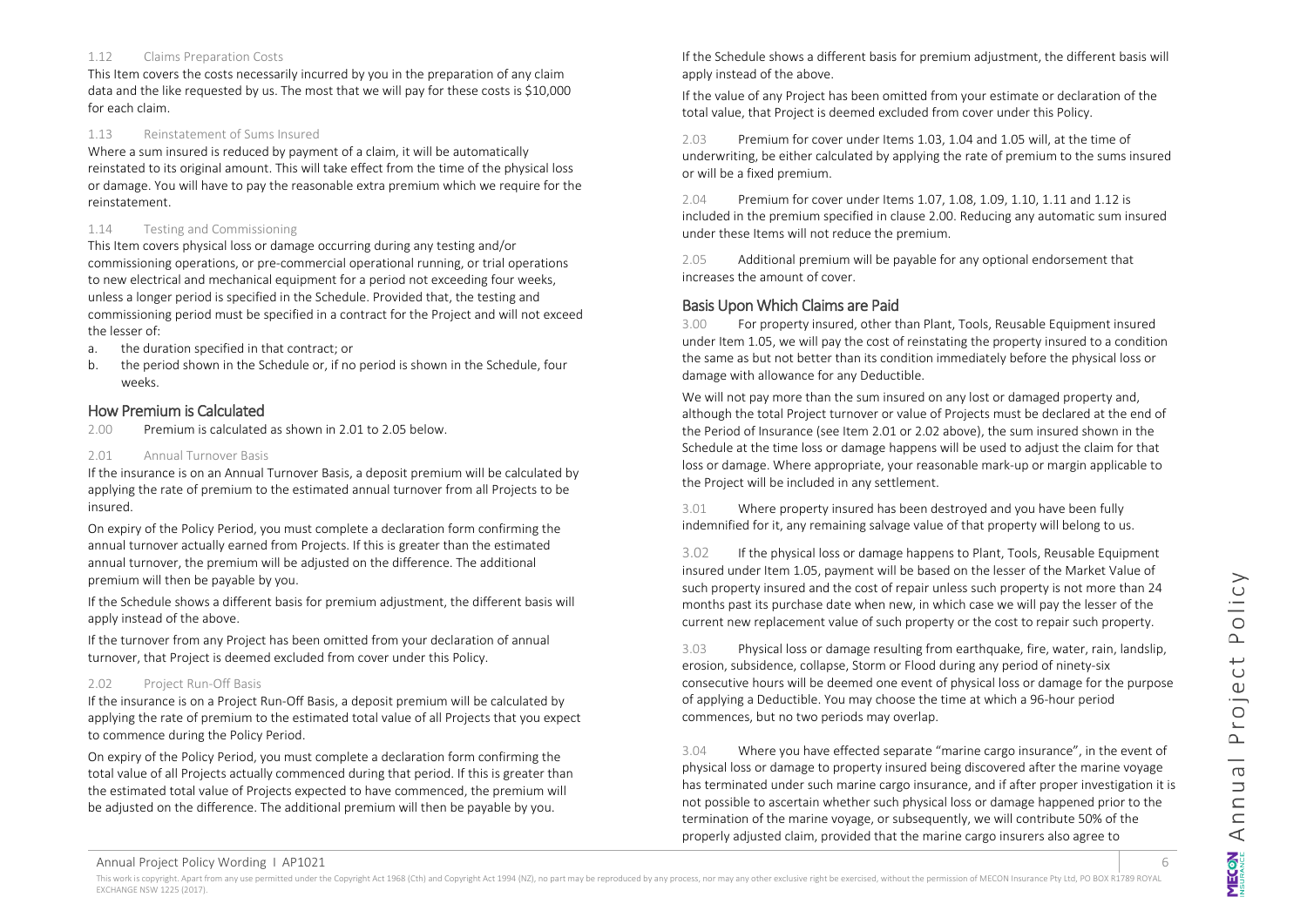contribute 50% of the claim. Such contribution to be without prejudice to subsequent final apportionment of the claim as may be agreed between us and the marine cargo insurers in the light of the terms and conditions of the respective policies.

It is further agreed that in the event of the Deductible under this Policy being different from the deductible/excess under the marine cargo insurance policy, in settling claims as described above, each insurer shall deduct 50% of its deductible/excess from its 50% share of the adjusted claim.

3.05 Where the property insured sustains physical loss or damage, which we deem to be total, but the foundations are not destroyed, and due to the exercising of statutory powers and/or delegated legislation and/or authority by Government Department, Local Government or any other Statutory Authority reinstatement of the Project has to be carried out upon another site, then the abandoned foundations will be deemed to be lost too.

3.06 This insurance does not cover the cost of any modification or improvement made to property insured during its reinstatement following physical loss or damage.

#### <span id="page-6-0"></span>Section One - Exclusions

4.00 Cover under Section One of the Policy is subject to the following exclusions.

#### 4.01 Breakdown

This insurance does not cover loss or damage caused to:

- a. secondhand machinery forming part of the Project; or
- b. any plant, tools or reusable equipment;

through its own mechanical, electrical or electronic breakdown, failure or derangement.

#### 4.02 Cessation of Work

This insurance does not cover loss or damage happening to the Project if no physical building work has been carried out on it for more than sixty consecutive days unless, prior to or during the sixty days, you have notified us that you require cover to continue and you have received our written acceptance of extended cover.

#### 4.03 Consequential Loss

This insurance does not cover consequential financial loss such as any penalty, any loss due to delay, lack of performance or loss of contract, or any liquidated damages.

#### 4.04 Design, Material and Workmanship

This Policy excludes loss of or damage to and the cost necessary to replace, repair or rectify:

- a. any component part or individual item of property insured which is defective in design plan specification materials or workmanship;
- b. property insured lost or damaged to enable replacement repair or rectification of property insured excluded by a. above.

Note: a. above shall not apply to other parts or items of property insured which are free from defect but are lost or damaged in consequence thereof.

For the purpose of the Policy and not merely this exclusion, property insured shall not be regarded as lost or damaged solely by virtue of the existence of any defect in design plan specification materials or workmanship in the property insured or any part thereof. Despite anything in this exclusion to the contrary, the cost of removal and disposal of undamaged parts of the Project necessary to enable the lost or damaged parts of the Project to be replaced, repaired or rectified are covered up to \$50,000 for any one claim event.

#### 4.05 Inventory

This insurance does not cover loss that is discovered only by taking an inventory unless you can prove the time and cause of the loss.

#### 4.06 Ocean Shipment

This insurance does not cover loss or damage arising during transit by sea unless the shipment is by barge or roll-on, roll-off ferry in coastal waters within the Territorial Limit.

#### 4.07 Paper Records and Money

This insurance does not cover loss of or damage to paper records, including but not limited to files, drawings, accounts, deeds, bills and evidence of debt. Nor does this insurance cover loss of or damage to any currency, money, stamps, securities or cheques.

For the avoidance of doubt, loss of money includes that money paid to a supplier for services, goods or materials which the supplier fails to supply to you, unless the cause of non-supply is sudden and accidental physical damage to such goods or materials.

Despite this exclusion, costs (including overtime working or research) in re-writing or redrawing or re-creating plans and drawings or other contract documents or data including computer data as a result of loss or damage are covered by the Policy. Unless another amount is shown in the Schedule, the maximum amount payable for these items is \$20,000.

#### 4.08 Vehicles, Watercraft and Aircraft

This insurance does not cover loss of or damage to any Vehicle licensed for general road use, nor to any Watercraft longer than 10 metres, nor to any Aircraft. The Policy does not cover contractor's plant at all unless a sum insured is shown for it in Item 1.05.

#### 4.09 Wear and Tear, Corrosion and Deterioration

This insurance does not cover the cost of repairing or replacing any part due to:

- a. its wear and tear; or
- b. any corrosion or oxidation of that part howsoever caused; or
- c. deterioration of any part that is due to lack of use or normal atmospheric conditions.

This section has been left intentionally blank.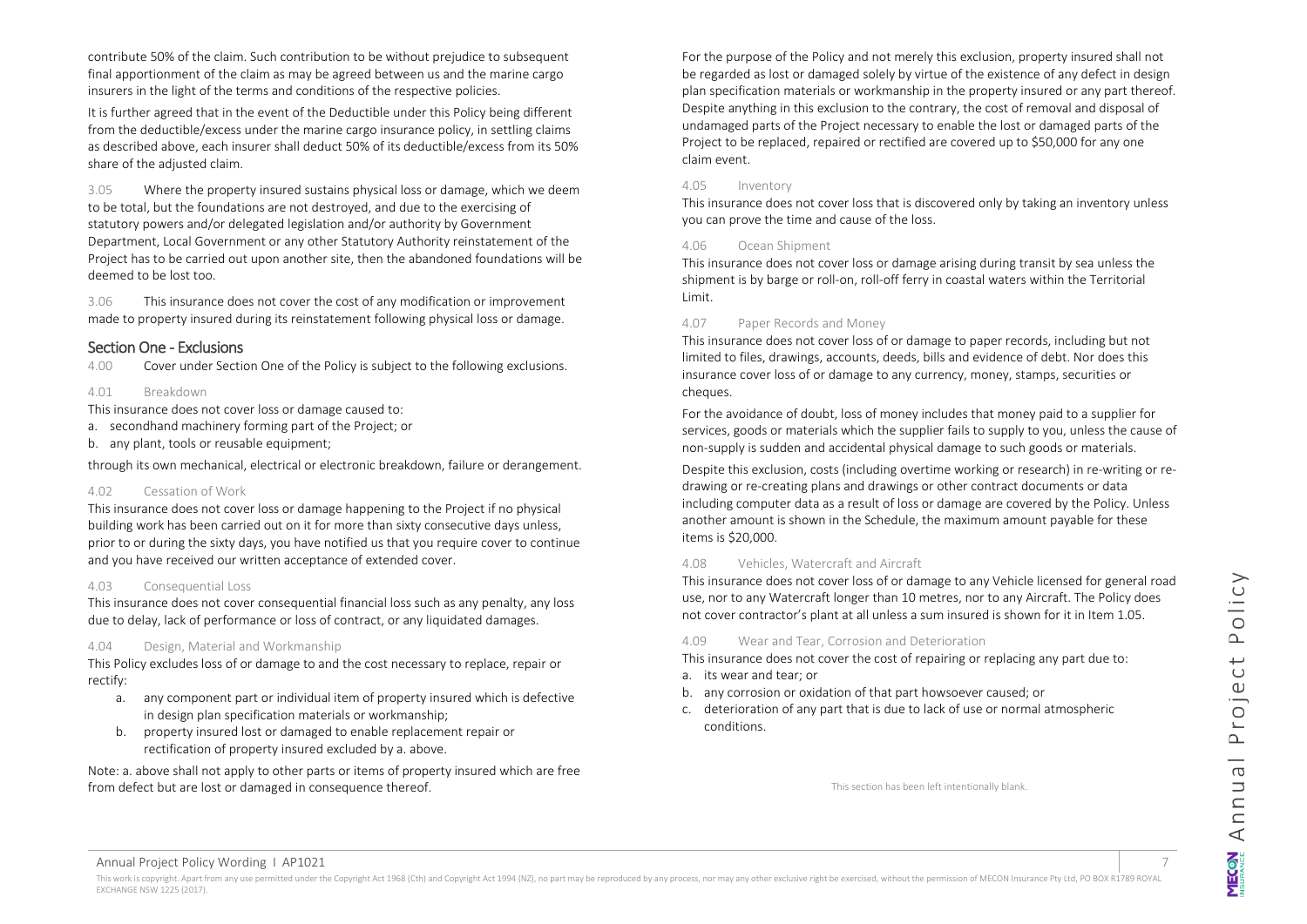## <span id="page-7-0"></span>SECTION TWO

## <span id="page-7-1"></span>PUBLIC LIABILITY

#### <span id="page-7-2"></span>Insurance Provided

#### 5.00 Insuring Clause

We will indemnify you for all sums that you become legally liable to pay as compensation for Personal Injury and/or Property Loss (referred to as 'Liability' in Section Two) that:

- a. happens within the Territorial Limit during the Period of Insurance; and
- b. results from an Occurrence in connection with the Business.

Cover under this Section of the Policy is subject to all terms of this insurance in so far as they can apply.

5.01 We will also indemnify you for the following costs, but only if they are incurred by us or with our consent - which will not be unreasonably withheld. Cover for these costs is in addition to the Limit of Indemnity shown in the Schedule.

- a. Defence and associated costs incurred in connection with any Liability or allegation of Liability to which this insurance applies, even if the allegation is groundless, false or fraudulent. This includes bringing or defending appeals in connection with such Liability.
- b. The cost of temporary repairs undertaken to prevent any immediate threat of Property Loss or Personal Injury.
- c. Legal costs incurred at any coronial inquest or inquiry.
- d. The costs of rendering first aid, surgical or medical relief at the time of any Personal Injury.
- e. The costs necessarily incurred by you in the preparation of any claim data and the like requested by us. The most that we will pay for these costs is \$20,000 for each claim.

## <span id="page-7-3"></span>Limit and Type of Liability

6.00 Except where stated to the contrary, and subject to Items 5.00 and 5.01, our indemnity shall not exceed the Limit of Indemnity shown in the Schedule for each Item. Where a Limit of Indemnity is shown in the Schedule as "each and every Occurrence", the Limit of Indemnity will be automatically reinstated to its original amount as and when we make any indemnity payment in relation to such Item. Provided we have agreed to indemnify you, such reinstatement will take effect from the time of the Occurrence. Where a Limit of Indemnity is shown in the Schedule as "aggregate in the Policy Period", such limits will not be reinstated unless, and until, additional premium has been paid to reinstate these limits as determined by us.

#### 6.01 Public Liability

Apart from the costs covered by Item 5.01, the Limit of Indemnity under this Item is the most that we will pay for all Liability arising out of an Occurrence. The limit is available in full for each Occurrence.

#### 6.02 Products Liability

The Limit of Indemnity under this Item applies to Liability caused by or arising out of your Products. It is the most we will pay in the aggregate for Liability caused by or arising out of your Products during the Policy Period.

#### 6.03 Vibration, Weakening or the Removal of Support

The Limit of Indemnity under this Item applies to Liability caused by or arising from vibration, or the weakening or removal of any support. It is the most we will pay in the aggregate for all Liability caused by or arising out of vibration, weakening or removal of support during the Policy Period.

#### 6.04 Property in Care, Custody or Control

The Limit of Indemnity under this Item applies to liability for Property Loss to Property in Care, Custody or Control. It is the most that we will pay for in the aggregate for all liability for such Property Loss during the Policy Period.

## <span id="page-7-4"></span>How Premium Is Calculated

7.00 Premium is calculated as shown in 7.01 to 7.03 below.

#### 7.01 Annual Turnover Basis

If the insurance is on an Annual Turnover Basis, a deposit premium will be calculated by applying the rate of premium to the estimated annual turnover from all Projects to be insured.

On expiry of the Policy Period, you must complete a declaration form confirming the annual turnover actually earned from Projects. If this is greater than the estimated annual turnover, or, total value of Projects actually commenced, the premium will be adjusted on the difference. The additional premium will then be payable by you.

If the Schedule shows a different basis for premium adjustment, the different basis will apply instead of the above.

If the turnover from any Project has been omitted from your declaration of annual turnover, that Project is deemed excluded from cover under this Policy.

#### 7.02 Project Run-Off Basis

If the insurance is on a Project Run-Off Basis, a deposit premium will be calculated by applying the rate of premium to the estimated total value of all Projects that you expect to commence during the Policy Period.

On expiry of the Policy Period, you must complete a declaration form confirming the total value of all Projects actually commenced during that period. If this is greater than the estimated total value of Projects expected to have commenced, the premium will be adjusted on the difference. The additional premium will then be payable by you.

If the Schedule shows a different basis for premium adjustment, the different basis will apply instead of the above.

If the value of any Project has been omitted from your estimate or declaration of the total value, that Project is deemed excluded from cover under this Policy.

7.03 For cover under Items 6.03 and 6.04, the premium is either a fixed premium or it is calculated by applying the rate of premium to the applicable Limit of Indemnity.

Annual Project Policy Wording I AP1021 8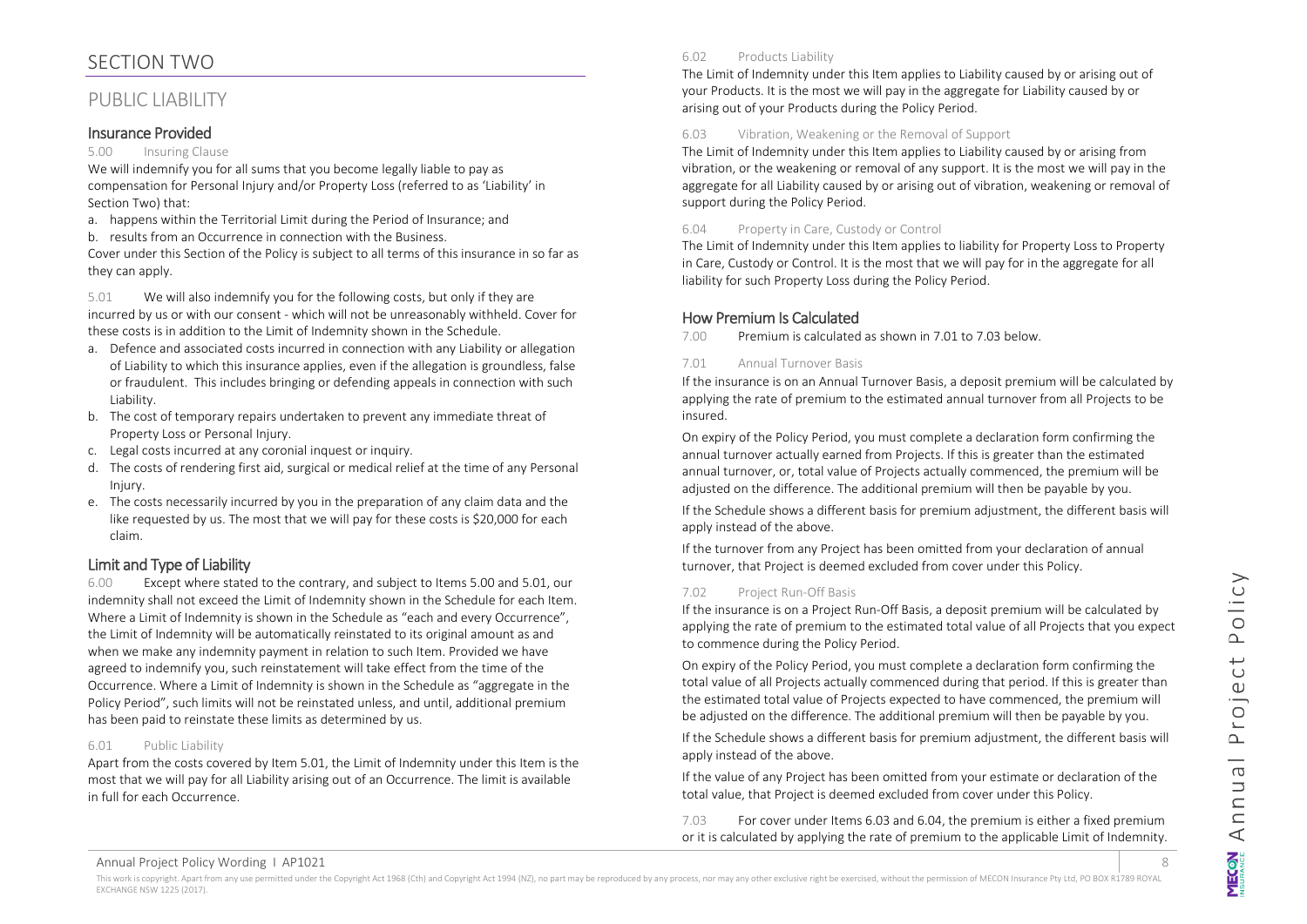#### <span id="page-8-0"></span>Section Two - Exclusions

8.00 Cover under Section Two is subject to the following exclusions.

#### 8.01 Asbestos

This insurance does not cover any loss, damage, Liability or cost connected in any way with asbestos, or with any product or material containing asbestos.

#### 8.02 Contract or Agreement

This insurance does not cover Liability that you have assumed under any contract or agreement requiring you to:

- a. effect insurance over property, either real or personal; or
- b. accept Liability regardless of fault.

However, this does not apply to:

- i. Liability that would have been implied by law in the absence of such contract or agreement; or
- ii. Liability assumed under incidental contracts; or
- iii. terms relating to merchantability, quality, fitness or care of Products which are implied by law or statute; or
- iv. Liability assumed under construction contracts; or
- v. Liability assumed under contracts shown on the Schedule.

"Incidental contracts" means any rental or lease agreement, any written contract with any authority (or entity) for the supply of electricity, fuel, gas, air, steam, water or sewerage reticulation or other essential services, or with any railway authority for the unloading and/or transport of material, including contracts relating to the operation of railway sidings. It does not include contracts in connection with work done for such authorities or entities.

#### 8.03 Defamation

This insurance does not cover Liability arising out of defamation:

- a. made before the beginning of the Period of Insurance; or
- b. made by you or at your direction if you could reasonably have known that it was false or unlawful.

#### 8.04 Demolition

This insurance does not cover Liability arising directly or indirectly out of demolition work on any structure over 15 metres high. This does not apply to internal demolition work on non-structural property.

If the Schedule says that demolition work is insured, the exclusion will not apply to that work to the extent that the Schedule says it is insured.

#### 8.05 Explosives

This insurance does not cover Liability arising directly or indirectly out of any blasting operation or the handling or use of explosives.

If the Schedule says that any of this work is insured, the exclusion will not apply to that work to the extent that the Schedule says it is insured.

#### 8.06 Loss of Use

This insurance does not cover Liability for loss of use of any property that has not been physically lost or damaged resulting from:

- a. any delay in or lack of your performance of Project work; or
- b. any design defect; or
- c. your failure to comply with any Project specification.
- 8.07 Penalties and Damages

This insurance does not cover Liability for any:

- a. aggravated, punitive or exemplary damages; or
- b. any fine; or
- c. any liquidated damages or a penalty imposed under the terms of any contract, warranty or agreement.

#### 8.08 Personal Injury to Employees

- a. This insurance does not cover liability for Personal Injury to any Employee arising directly or indirectly out of their employment in the Business.
- b. This insurance does not cover any claim arising under workers' compensation legislation or under any industrial award or agreement or determination.
- c. This insurance does not cover any claim that is within the scope of compulsory workers' compensation insurance, even if the compulsory insurance has not been taken out.

#### 8.09 Pollution

This insurance does not cover Liability:

- a. arising directly or indirectly out of the discharge, dispersal, release or escape of any Pollutant; or
- b. for cost incurred in removing, nullifying or cleaning up any Pollutant; or
- c. for cost of preventing the escape of any Pollutant.

However, this exclusion does not apply where the discharge, dispersal, release or escape results from a sudden identifiable event:

- i. that you neither expected nor intended; and
- ii. that took place in its entirety at a specific time and place.

'Pollutant' means any solid, liquid, gaseous, biological or thermal irritant or contaminant, including but not limited to dust, smoke, vapour, soot, fumes, chemicals, organisms or waste. "Waste" includes but is not limited to any material destined to be recycled, reconditioned or reclaimed.

#### 8.10 Professional Services

This insurance does not cover Liability arising:

- a. out of the rendering of or failure to render professional advice or service by you for a fee, or any error or omission connected with such professional advice or service; or
- b. in connection with any confirmation of compliance required under the Design and Building Practitioners Act (2020) or any amendment or replacement of that Act.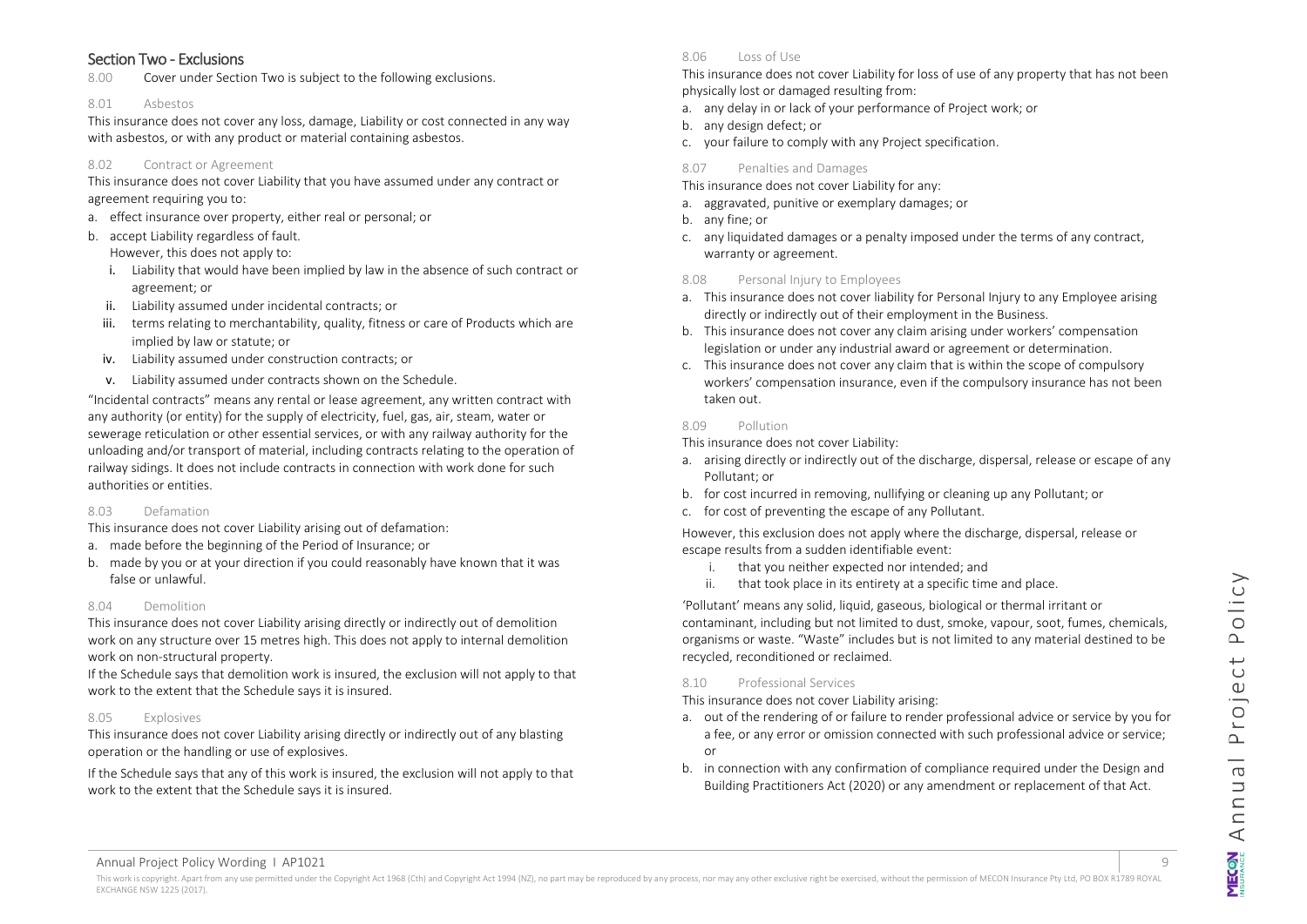#### 8.11 Project

This insurance does not cover liability for Property Loss to:

- a. any property under construction on a site where you are or have been working, or
- b. any property that is insured under Section One of the Policy, or
- c. that part of any Product containing a defect and any costs incurred to correct that defect.

For the avoidance of doubt, structures that were used or occupied prior to any work (by you or by any others) commencing on the site do not constitute such property. However, if applicable, coverage for such structures will only be in excess of the sum insured specified in Section One for Item 1.04 (Existing Structures).

## 8.12 Property in Care, Custody or Control

This insurance does not cover any liability for Property Loss to property in Care, Custody or Control in respect of Property Loss:

- a. caused to the part of such property by work that you have done on that part. However, this exclusion does not apply whilst such property which is being worked on is on a hook or whilst being lifted, lowered, positioned, re-positioned, located or re-located by means of a crane or any other similar mechanical lifting device. Further, the Limit of Indemnity available for liability in connection with such Property Loss will be that shown in the Schedule for Item 6.04 (Property in Care, Custody or Control); and/or
- b. to any Vehicle with a Market Value greater than \$100,000; and/or
- c. to any property owned by any of your relatives or by anyone who normally resides with you.

For the avoidance of doubt, exclusion 8.15 (Vehicles) applies to any Vehicle.

## 8.13 Schedule Items

This insurance only applies to Items with a Limit of Indemnity set against them in the Schedule. This applies to Liability under each of the following headings:

- a. Public Liability; and
- b. Products Liability; and
- c. Vibration, Weakening or the Removal of Support; and
- d. Property in Care, Custody or Control.

Items with no Limit of Indemnity set against them are excluded from cover.

## 8.14 Underground Services

This insurance does not cover liability for Property Loss to any underground pipe or cable unless you can show that:

- a. you obtained written details or plans of its position from the appropriate authority; and
- b. using that detail or plan, you took reasonable care to locate the position of the pipe or cable.

## 8.15 Vehicles

This insurance does not cover Liability directly or indirectly arising out of the use of any Vehicle that is required by law to be:

- a. registered for road use; or
- b. insured for third party bodily injury liability.

However, where the Vehicle is unregistered (or is registered but the third-party bodily injury liability insurance has been effected but does not apply) and is, at the time of Occurrence:

a. on or within 100 meters of the site where it is, or has been working; or

b. within 100 meters of the place where it is normally stored; this exclusion will not apply.

## 8.16 Watercraft or Aircraft

This insurance does not cover Liability arising directly or indirectly out of the ownership, use or operation of:

a. any Watercraft exceeding 10 metres in length; or

b. any Aircraft.

## <span id="page-9-0"></span>GENERAL EXCLUSIONS

9.00 The following exclusions apply to cover under both Sections of the Policy.

## 9.01 Aluminium Composite Panelling

Despite anything contained in the Policy to the contrary, this insurance does not cover any loss or damage or Liability or cost in connection with the combustion of ACP where such combustion directly or indirectly results from, or is exacerbated by, or due to the application of heat:

i. from any source connected with a Project, or

ii. connected with, from or due to anyone allowed on the Project site. For the avoidance of doubt, "the Project site" does not include other tenancies or common areas in a complex where the Project is being undertaken.

For the purpose of this exclusion only, "ACP" means Aluminium Composite Panelling of a type which is not approved by relevant authorities for use in new construction work.

## 9.02 Communicable Disease

- a. Notwithstanding any provision to the contrary within this insurance, this Policy does not insure any loss, damage, Liability, cost or expense of whatsoever nature directly or indirectly caused by, contributed to by, resulting from, arising out of, or in connection with a Communicable Disease or the fear or threat (whether actual or perceived) of a Communicable Disease regardless of any other cause or event contributing concurrently or in any other sequence thereto.
- b. As used herein, a Communicable Disease means any disease which can be transmitted by means of any substance or agent from any organism to another organism where:
	- i. the substance or agent includes, but is not limited to, a virus, bacterium, parasite or other organism or any variation thereof, whether deemed living or not, and
	- ii. the method of transmission, whether direct or indirect, includes but is not limited to, airborne transmission, bodily fluid transmission, transmission from or to any surface or object, solid, liquid or gas or between organisms, and
	- iii. the disease, substance or agent can cause or threaten bodily injury, illness, damage to human health, human welfare or property.

Annual Project Policy Wording I AP1021 10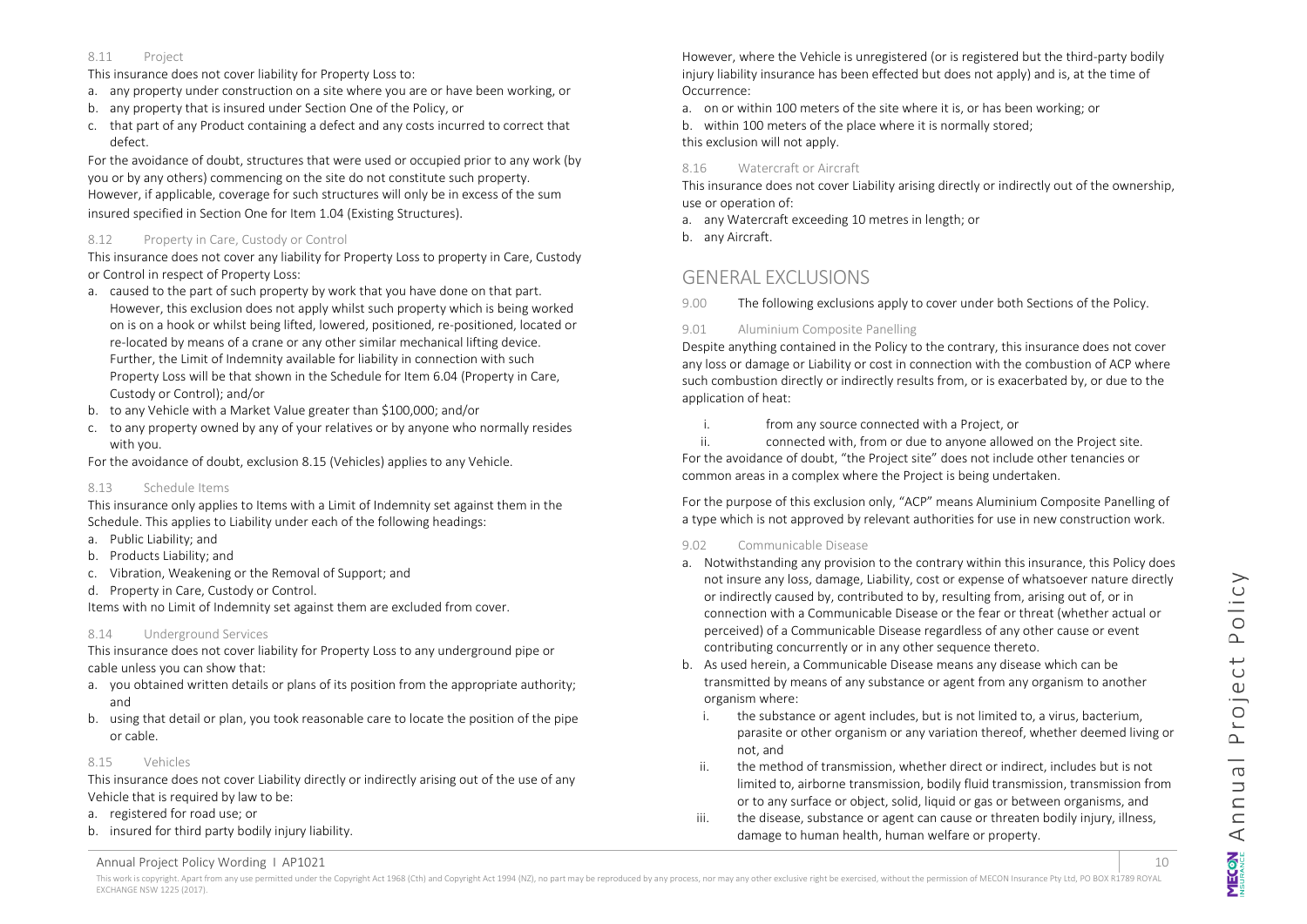#### 9.03 Electronic Data

This Policy does not cover any loss or damage or Liability or cost arising in connection with Electronic Data. However, this does not apply to cover under Section One where the loss is a direct consequence of loss or damage to property insured.

'Electronic Data' means data that can be, or has been, distributed or stored by electronic, electrical or electro-mechanical equipment and includes programs, software and coded instructions for such equipment.

#### 9.04 Fungus, Mildew and Mould

This Policy does not cover any loss or damage or Liability or cost directly or indirectly connected with any type of biological contaminant, including but not limited to any kind of fungus and any substance produced by, emanating from, or arising out of any fungus.

#### 9.05 Insurance Sanctions

If, by virtue of any law or regulation which is applicable to us, our parent companies or our ultimate controlling entity, at the inception of this Policy or at any time thereafter, providing coverage to you is or would be unlawful because it breaches an applicable embargo or sanction, we will provide no coverage and have no liability whatsoever nor provide any defense to you or make any payment of defense costs or provide any form of security on your behalf, to the extent that it would be in breach of such embargo or sanction.

#### 9.06 Internet Operations

This Policy does not cover any loss or damage or Liability or cost directly or indirectly caused by or arising from your Internet Operations.

"Internet Operations" means any of the following:

- a. the use of any electronic mail system by you or by anyone else at your order or with your consent; or
- b. access through your network to the World Wide Web or a public Internet site by you or by anyone else at your order or with your consent; or
- c. access to your internal company information and computing resources that is made available through the World Wide Web; or
- d. the operation and maintenance of your web site.

This exclusion will not apply to loss or damage or Liability arising out of any material reproduced on your web site that is already in print by a manufacturer in support of its products. However, the exclusion will apply to any other advice or information located on your website for the purpose of attracting customers.

#### 9.07 Other Insurance

- a. If you make a claim under this Policy in respect of an Occurrence or an event recoverable under this Policy which claim is, or may be, covered in whole or in part by any other contract of insurance, then you must advise us of the full details of such other insurance when making a claim under this Policy.
- b. Despite anything contained in this Policy to the contrary, where you have effected any other contract of insurance or are a beneficiary under any other contract of insurance or where any third party beneficiary under this Policy has entered into any other contract of insurance and/or has effected any other contract of insurance which but for the existence of this Policy would cover any claim under this Policy

then we shall in respect of such claim not be liable to pay any amount except to the extent that the amount of such claim exceeds the amount payable under such other contract of insurance.

c. This exclusion shall not operate in respect of a claim by you where you are a contracting party to, or has entered into, this Policy and where you are also a contracting party to, or has entered into, the other contract of insurance.

#### 9.08 Radioactive Contamination

This Policy does not cover any loss or damage or Liability or cost directly or indirectly caused by, or contributed to, or arising from:

- a. ionising radiations or contamination by radioactivity from any nuclear fuel or from any nuclear waste from the combustion or fission of nuclear fuel; or
- b. radio-active toxic explosive or other hazardous properties of any nuclear assembly or nuclear component thereof.

#### 9.09 Terrorism

This insurance does not cover any loss or damage or Liability or cost of any nature directly or indirectly caused by, resulting from or in connection with any act of Terrorism regardless of any other contributing cause or event.

For the purpose of this exclusion, "Terrorism" means an act, including but not limited to the use or threat of force, or violence by any person or group of people, whether acting alone or on behalf of or in connection with any organisation or government which, from its nature or context, is committed for, or in connection with, political, religious, ideological, ethnic or similar purposes or reasons, including the intention to influence any government or put the public or any section of the public in fear.

This insurance also excludes any loss or damage or Liability or cost of any nature directly or indirectly caused by, resulting from or in connection with any action taken in controlling, preventing, suppressing or in any way relating to any act of Terrorism.

#### 9.10 War

This Policy does not cover any loss or damage or Liability or cost of any nature directly or indirectly caused by, resulting from or in connection with or in consequence of war, invasion, act of foreign enemy, hostilities (whether war be declared or not), civil war, rebellion, revolution, insurrection, or military or usurped power.

## <span id="page-10-0"></span>GENERAL CONDITIONS

10.00 The following General Conditions apply to the Policy. The General Conditions impact the way the Policy works and if you fail to fulfil your obligations under them, or under any other term of the Policy, it may have an adverse effect on the cover provided to you or your claim under the Policy.

#### 10.01 Admission of Liability

This condition applies to insurance under Section Two. Unless you have obtained our prior written consent, neither you nor any of your Employees may:

- a. admit liability or guilt in connection with any Occurrence; or
- b. do anything that might be seen as an admission of liability or guilt unless permissible in law; or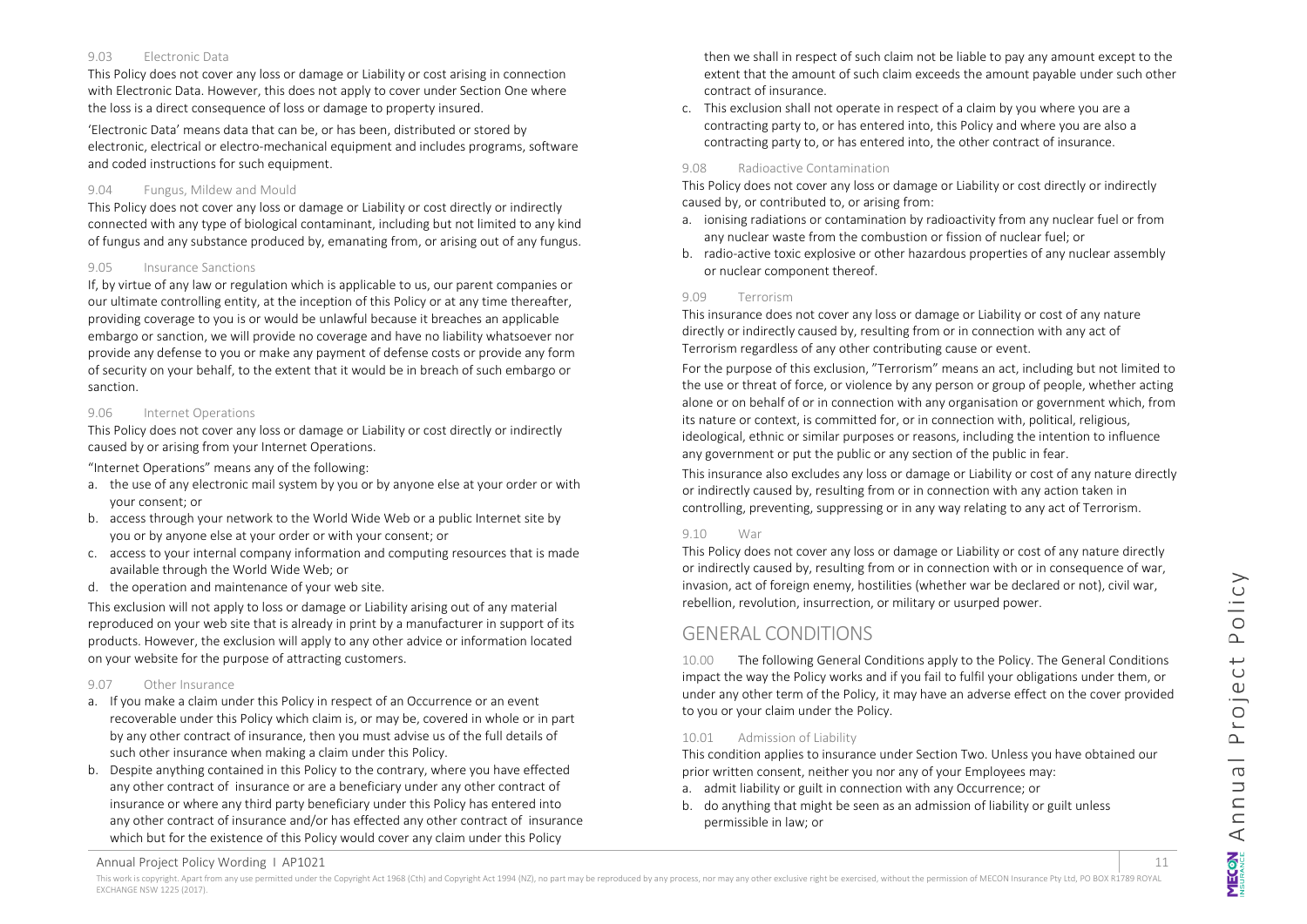c. settle any third-party claim, even though it may be within the amount of the Deductible.

#### 10.02 Alteration of Risk

You must immediately advise us of any alteration to the type, maximum value or duration of Projects or to the description of Business or other information that differs from that which you or your insurance adviser previously disclosed to us.

#### 10.03 Cancellation

The Policy may be cancelled:

- a. by you at any time by giving notice to us in writing. The cancellation will take effect from the date we receive your notice. Unless the premium is minimum and deposit, you will be entitled to a pro rata refund of premium for any unused Period of Insurance, less 20% for our costs.
- b. by us in accordance with the provisions of the *Insurance Contracts Act* 1984 (Cth) and its amendments. You are entitled to a pro rata refund of premium for any unused Period of Insurance.

The Policy will automatically be terminated from the time your Business is wound up or carried on by a liquidator, receiver, administrator or is permanently discontinued.

#### 10.04 Claim Conduct

If any loss or damage or allegation of liability occurs that may give rise to a claim under this Policy, you must:

- a. inform us of this as soon as you can; and
- b. provide such written documents and information as we may reasonably require; and
- c. take all steps within your power to minimise the extent of loss or damage or liability; and
- d. where reasonably possible, preserve any property affected and make it available for MECON or its representatives; and
- e. inform the Police if the loss or damage has been caused by any malicious act, theft or other crime; and
- f. forward to us every letter, writ, summons and process in relation to your claim as soon as you receive it; and
- g. advise us in writing as soon as you receive notice of any prosecution or inquest that involves you and is relevant to your claim; and
- h. provide any assistance that we may reasonably require.

#### 10.05 Cross Liability

Each party insured under Section Two of this Policy will be insured as if a separate Policy had been issued to each. Accordingly, each party will be insured for their liability to any other party. However, this does not increase any Limit of Indemnity. A Limit of Indemnity applies to all of the insured parties collectively (this paragraph or its equivalent is known as a "Cross Liability" clause).

#### 10.06 Fraud

If you make a claim that is fraudulent, we may by law have the right to cancel this Policy and may seek legal recourse against you.

#### 10.07 Inspection

You must allow us or our representative, after reasonable notice to you and at an arranged time, to inspect any property insured and to review any financial or other records where it is reasonably required for this insurance or a claim under it.

#### 10.08 Subrogation

If you have a right to recover your loss from any other party, then, on accepting liability under this Policy, we will be entitled to exercise that right in your name and to its own benefit. This is called 'subrogation'. You must fully co-operate with us in exercising that right. If you are the other party, we will not exercise subrogation against you as long as you have not forfeited your right to indemnity under this Policy.

## <span id="page-11-0"></span>IMPORTANT INFORMATION

#### <span id="page-11-1"></span>Contacting Us and Confirming Transactions

You can contact MECON by: Telephone: (02) 9252 1040

E-mail: customerservice@mecon.com.au By Post: PO Box R1789 Royal Exchange NSW 1225 If you need confirmation of any of the Policy details, please contact MECON.

#### <span id="page-11-2"></span>**Complaints**

If a situation arises where you feel we are not listening to you, or you are dissatisfied with our service and have a complaint, we want to know about it. Both MECON and the Insurer are committed to handling any complaints about our products or services efficiently and fairly.

#### What to do if you have a complaint

Regardless of whether the complaint is about MECON or the Insurer, complaints may be made to MECON by:

| E: | complaints@mecon.com.au |
|----|-------------------------|
|    |                         |

T: (02) 9252 1040

M: MECON Insurance Pty Ltd PO Box R1789 Royal Exchange NSW 1225

MECON staff are trained to respond to your concerns efficiently and professionally. If they are not able to resolve the matter to your satisfaction, they will request that their Manager addresses your concern.

If you make a complaint, MECON will record your complaint and make sure that your concerns are addressed in terms of the timeframe below and seek to achieve a fair outcome for both parties.

#### Annual Project Policy Wording I AP1021 12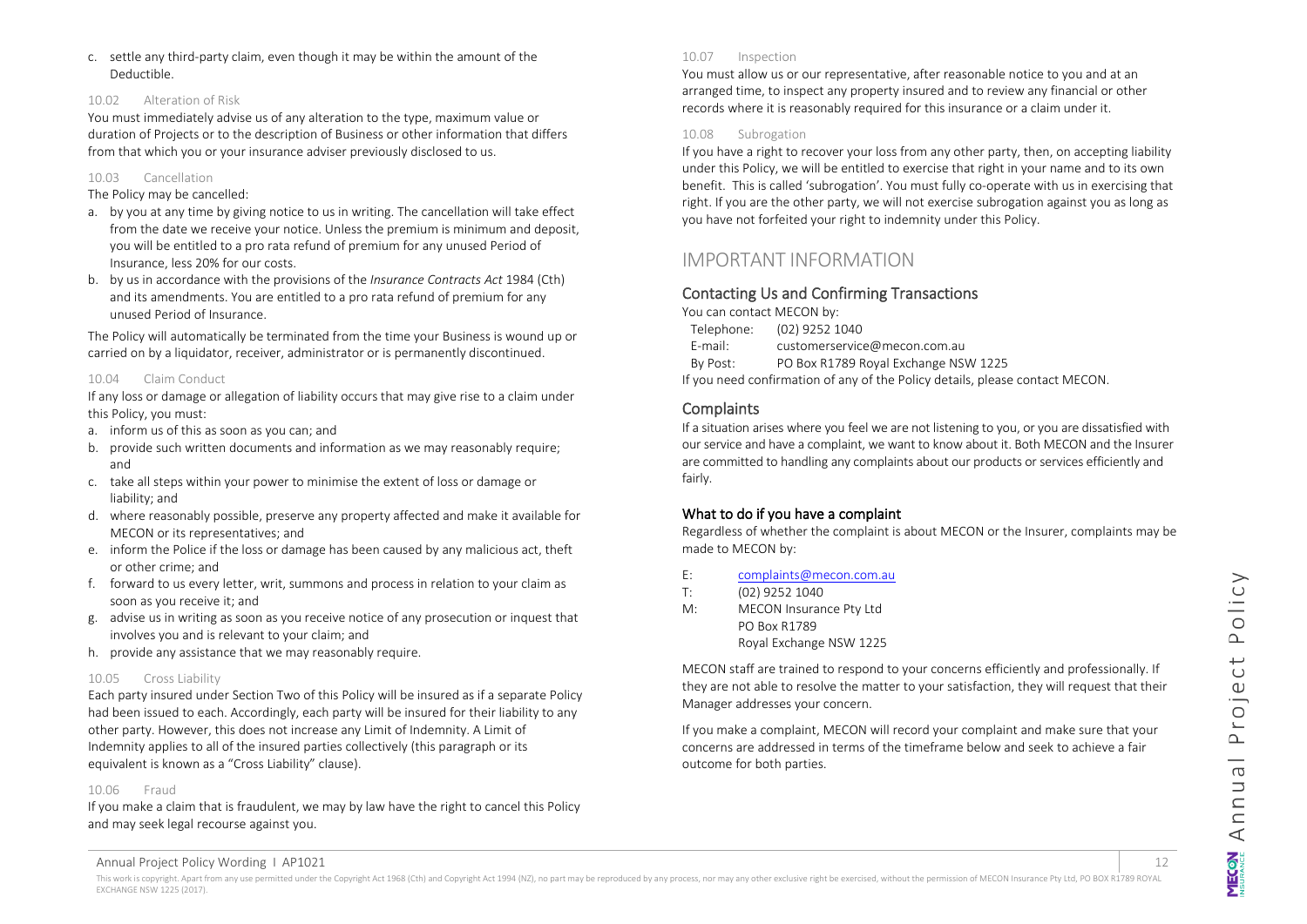#### How MECON will handle your complaint

MECON aims to acknowledge receipt of your complaint within one (1) Business Day. MECON will advise you of the name and contact details of the person assigned to review the complaint, and who will provide updates to you every ten (10) Business Days. MECON will treat your complaint respectfully and handle your information in accordance with their Privacy Policy (https://www.mecon.com.au/privacy-policy/). Provided we have all the required information and have completed any necessary investigations, you will be provided with a final decision within thirty (30) Calendar Days of the date on which you first made your complaint to MECON.

If you are not satisfied with MECON'S response, you maybe able to take your matter to the insurance industry's independent dispute resolution body, the Australian Financial Complaints Authority (AFCA). This external dispute resolution body can make decisions with which MECON and or the Insurer are obliged to comply. Please however note that, AFCA will only consider your complaint if it eligible to be heard by them under the AFCA Rules.

#### AFCA Contact Details:

- T: 1800 931 678
- E: [info@afca.org.au](mailto:info@afca.org.au)
- M: Australian Financial Complaints Authority GPO Box 3 Melbourne VIC 3001
- W: www.afca.org.au

#### <span id="page-12-0"></span>Duty of Disclosure

Before you enter into an insurance contract, you have a duty to tell us anything that you know, or could reasonably be expected to know, may affect our decision to insure you and on what terms.

You have this duty until we agree to insure you.

You have the same duty before you renew, extend, vary or reinstate an insurance contract.

You do not need to tell us anything that:

- reduces the risk we insure you for; or
- is common knowledge; or
- we know or should know as an insurer; or
- we waive your duty to tell us about.

## If you do not tell us something

If you do not tell us anything you are required to, we may cancel your contract or reduce the amount we will pay you if you make a claim, or both.

#### If your failure to tell us is fraudulent, we may refuse to pay a claim and treat the contract as if it never existed.

## <span id="page-12-1"></span>Financial Claims Scheme

This Policy is covered by insurance companies authorised under the *Insurance Act* 1973 (Cth) (Insurance Act) to carry on any general insurance business in Australia by the Australian Prudential Regulation Authority (APRA). The insurance companies are subject to the prudential requirements of the Insurance Act. The Insurance Act contains prudential standards and practices designed to ensure that, under all reasonable circumstances, financial promises made by these insurers are met within a stable and efficient financial system.

Because of this, the protection provided under the Financial Claims Scheme legislation applies in relation to the insurance companies and the Policy. In the event of insolvency of the insurer, a person entitled to claim insurance cover under the Policy may be entitled to payment under the Financial Claims Scheme (access to the Scheme is subject to eligibility criteria). Information about the Financial Claims Scheme can be obtained from the APRA website at http://www.apra.gov.au and the APRA hotline on 1300 558 849.

## <span id="page-12-2"></span>GST

GST, Input Tax Credit (ITC), Business Activity Statement (BAS) and Acquisition have the same meaning given to those terms in *A New Tax System (Goods and Services Tax) Act* 1999 (Cth) and related legislation. Taxable Percentage (TP) is your entitlement to an ITC on the premium expressed as a percentage.

The premium for this Policy includes an amount of GST. You must advise your correct Australian Business Number and TP to MECON. Any GST liability resulting from incorrect advice is payable by you. When we pay a claim, your GST status will determine the GST amount we pay.

When you are not registered for GST, the sums insured and limits of liability in the Policy include GST and we will pay your claims inclusive of GST. When you are registered for GST, the sums insured and limits of liability in the Policy exclude GST and we will pay your claims excluding GST unless you are liable to pay GST for a "relevant Acquisition" (such as goods and services to repair a damaged item insured by the Policy) and we pay the supplier directly for such goods and services, in which case we will also pay the GST amount.

We will reduce the GST amount it pays by the amount of any ITC to which you are, or would be, entitled if you made a "relevant Acquisition", in which case, the ITC may be claimable through your BAS. When settlement of any claim is less than the total amount claimed, we will only pay the amount of GST (less your entitlement for ITC) applicable to the settlement amount.

## <span id="page-12-3"></span>Privacy Notice

This notice sets out how MECON and AIG collect, use and disclose personal information about:

- you, if an individual; and
- other individuals you provide information about.

In this section dealing with privacy, "we", "our" and "us" refer to both MECON and AIG as applicable.

Further information about our Privacy Policies is available at:

Annual Project Policy Wording I AP1021 13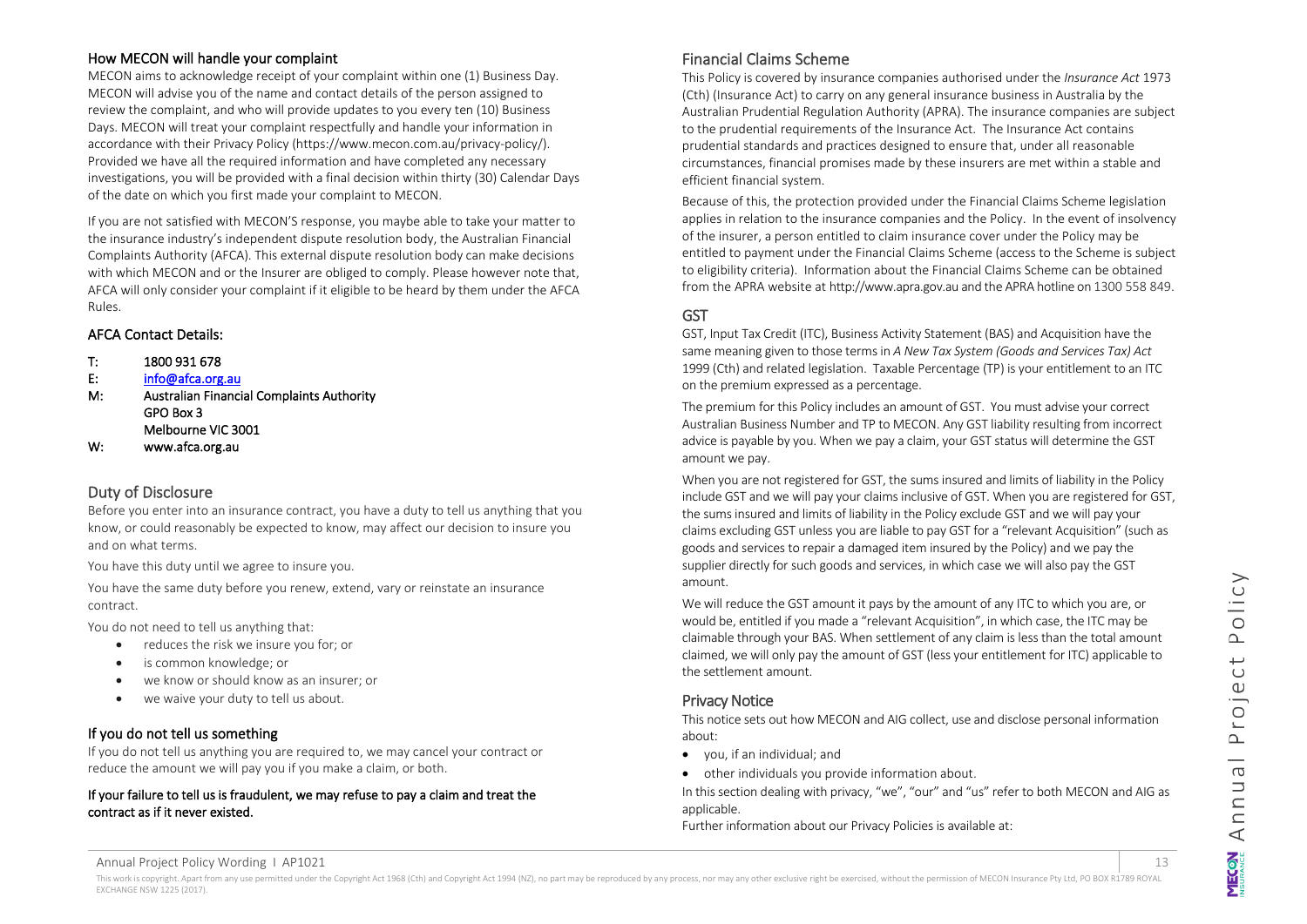- for MECON, a[t www.mecon.au/about/privacy-policy/](http://www.mecon.au/about/privacy-policy/) or by contacting us at [customerservice@mecon.com.au](mailto:customerservice@mecon.com.au) or on 02 9252 1040; and
- for AIG, at [www.aig.com.au](http://www.aig.com.au/) or by contacting us at [australia.privacy.manager@aig.com](mailto:australia.privacy.manager@aig.com) or on 1300 030 886.

How We Collect Your Personal Information

We usually collect personal information from you or your agents. We may also collect personal information from:

- our agents and service providers;
- other insurers;
- people who are involved in a claim or assist us in investigating or processing claims, including third parties claiming under your policy, witnesses and medical practitioners;
- third parties who may be arranging insurance cover for a group that you are a part of;
- providers of marketing lists and industry databases; and
- publicly available sources.

#### Why We Collect Your Personal Information

We collect information necessary to:

- underwrite and administer your insurance cover;
- improve customer service and products including carrying out research and analysis including data analytics functions; and
- advise you of our and other products and services that may interest you. You have a legal obligation under the Insurance Contracts Act 1984 to disclose certain

information. Failure to disclose information required may result in us declining cover, cancelling your insurance cover or reducing the level of cover, or declining claims.

#### To Whom We Disclose Your Personal Information

In the course of underwriting and administering your Policy we may disclose your information to:

- you or our agents, entities to which we are related, reinsurers, contractors or thirdparty providers providing services related to the administration of your Policy;
- banks and financial institutions for Policy payments;
- you or our agents, assessors, third party administrators, emergency providers, medical providers, in the event of a claim;
- entities to which AIG or MECON s related and third-party providers for data analytics functions;
- government, law enforcement, dispute resolution, statutory or regulatory bodies, or as required by law; and
- in the case of MECON and AIG, to each other.

AIG is likely to disclose information to some of these entities located overseas, including in the following countries: Canada, Bermuda, Ireland, Belgium, the Netherlands, Germany, France, United States of America, United Kingdom, Singapore, Malaysia, the Philippines, India, Hong Kong, New Zealand as well as any country in which you have a claim and such other countries as may be notified in our Privacy Policy from time to time.

#### Access To Your Personal Information

Our Privacy Policies contain information about how you may access and seek correction of personal information we hold about you. In summary, you may gain access to your personal information by submitting a written request to MECON or AIG.

In some circumstances permitted under the Privacy Act 1988, we may not permit access to your personal information. Circumstances where access may be denied include where it would have an unreasonable impact on the privacy of other individuals, or where it would be unlawful.

#### Complaints

Our Privacy Policies also contain information about how you may complain about a breach of the applicable privacy principles and how we will deal with such a complaint.

#### Consent

If applicable, your application includes a consent that you and any other individuals you provide information about consent to the collection, use and disclosure of personal information as set out in this notice.

#### <span id="page-13-0"></span>More Information, Access, Correction or Complaints

For more information about our privacy practices including how we collect, use or disclose information, how to access or seek correction to your information or how to complain in relation to a breach of the Australian Privacy Principles and how such a complaint will be handled, please refer to our Privacy Policy available at our website or by contacting us (our contact details are below).

## <span id="page-13-1"></span>Contact Us & Opting Out

If you wish to withdraw your consent for receiving information on products and offers by us or persons, we have an association with or obtaining additional information about our privacy policies, please contact us:

By phone: 02 9252 1040

By email[: customerservice@mecon.com.au](mailto:customerservice@mecon.com.au)

In writing: MECON Insurance Pty Ltd PO Box R1789 Royal Exchange NSW 1225

#### <span id="page-13-2"></span>Terrorism Insurance Act 2003

The Commonwealth Government established the Australian Reinsurance Pool Corporation (ARPC) in response to increasing concerns over terrorism. The ARPC is a statutory corporation established under the *Terrorism Insurance Act 2003* (Cth) to offer reinsurance for terrorism risk in Australia.

The *Terrorism Insurance Act* 2003 (Cth) renders terrorism exclusion clauses in eligible insurance contracts ineffective in relation to loss or liabilities arising from a declared terrorist incident affecting eligible property located in Australia. If the loss is as a result of a terrorist act then the Treasurer will be responsible for paying your claim in accordance with the Policy terms and conditions.

The requirements of the Act are compulsory and under the present terms of the scheme insurers are required to submit to ARPC a percentage of the premium you pay.

If you require further information on the scheme please contact MECON, your insurance adviser or the ARPC.

Annual Project Policy Wording I AP1021 14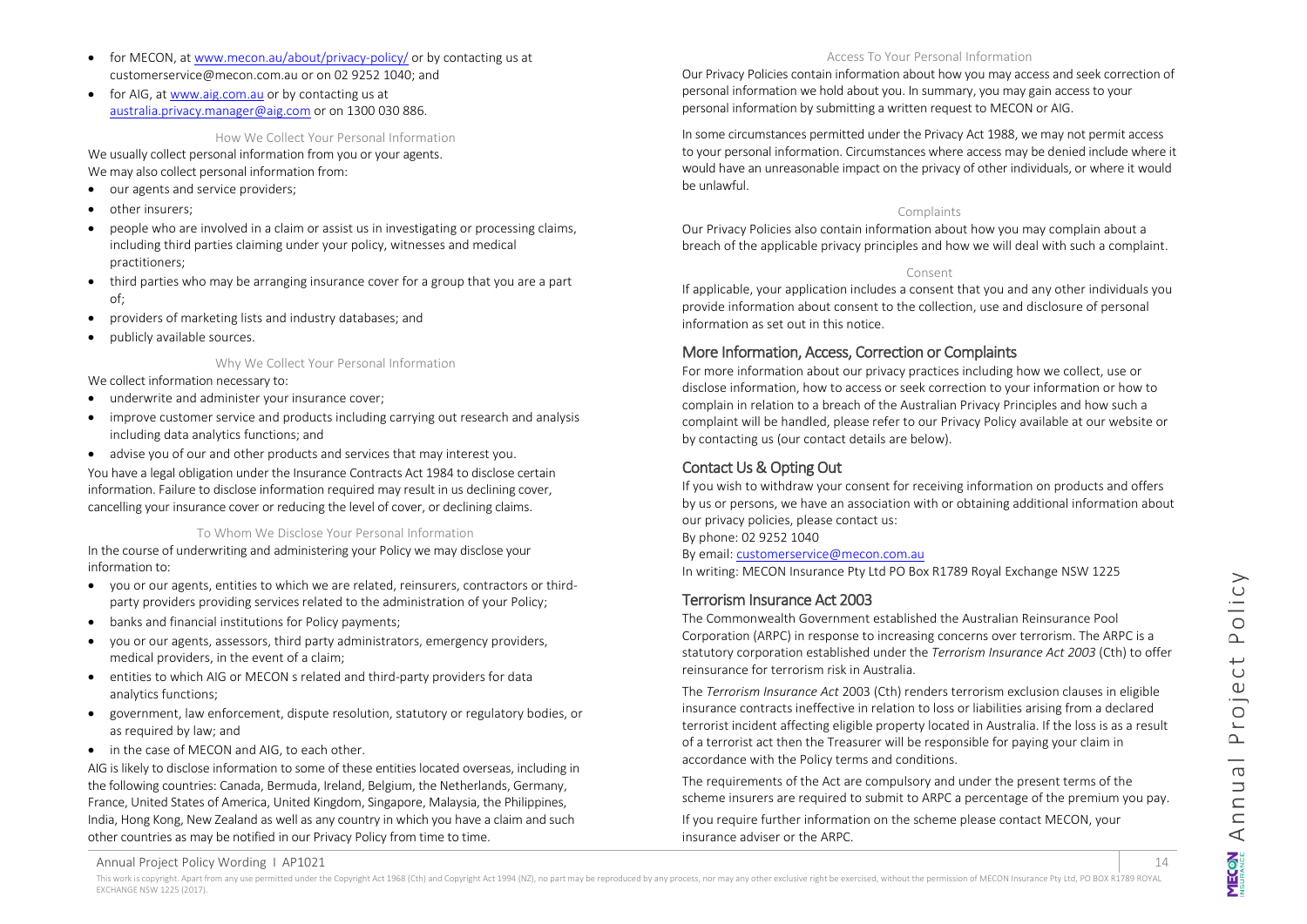## <span id="page-14-0"></span>Utmost Good Faith

The law obligates all parties to a contract of insurance to act towards each other in 'utmost good faith'.

The main implications from the duty of utmost good faith for an insured include:

- Fulfil your duty of disclosure
- Make honest statements in the proposal form
- Fulfil the requests of the insurer

MECON is obliged to:

- settle claims quickly
- disclose restrictions in the Policy.

Failure to act with the utmost good faith may prejudice any claim you have.

## <span id="page-14-1"></span>Your Cooling Off Rights

You can return the Policy to us within 14 days of the commencement of your insurance. This date is documented on your Schedule. If we receive your written request to cancel the Policy within the 14 day period we will give you a full refund (less any taxes or duties payable that we are unable to have refunded).

You cannot return the Policy where, before the 14 day period ends, you have exercised or at any stage exercise, any of your rights or powers under the Policy (e.g. you have made a claim). After the cooling off period ends you continue to have cancellation rights under the Policy. These rights are set out in Cancellation (Item 10.03) of this document.

## <span id="page-14-2"></span>General Insurance Code of Practice

We are a signatory to the General Insurance Code of Practice. This aims to raise the standards of practice and service in the insurance industry, improve the way that claims and complaints are handled and help people better understand how general insurance works. Information brochures on the Code are available upon request.



Annual Project Policy Wording I AP1021 15

This work is copyright. Apart from any use permitted under the Copyright Act 1968 (Cth) and Copyright Act 1994 (NZ), no part may be reproduced by any process, nor may any other exclusive right be exercised, without the per EXCHANGE NSW 1225 (2017).

This section has been left intentionally blank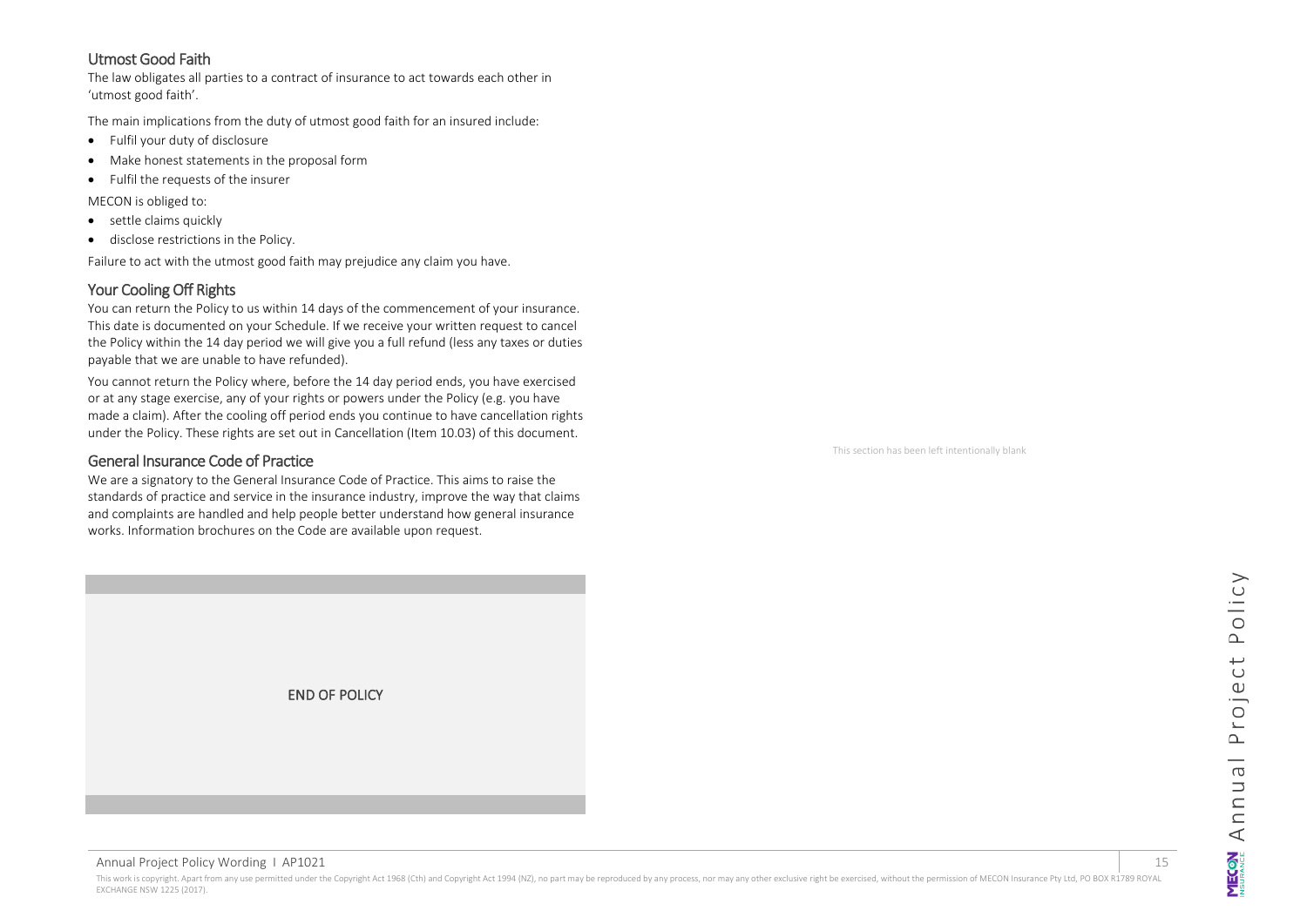## <span id="page-15-0"></span>ENDORSEMENTS

Each of these endorsements will only apply if the Schedule shows it. The endorsement then forms part of the Policy. It overrides anything in the Policy to the contrary. All terms of the Policy otherwise remain in full effect.

## Appliances / Contents

Section One of this Policy does not cover any of the following:

- a. any white goods that are not shown on the original plans; or
- b. any home entertainment equipment, such as:
	- any television set;
	- any radio; or
	- any device for recording or playing movies, music, games and the like, that is not included in the original plans; or
- c. any household furniture; or
- d. any artwork.

## Contract of Sale Extension

Where the Project is subject to a contract of sale at the time of its Practical Completion, cover under Section One of this Policy will be extended for a period up to ninety days after the cover for such Project has ended under the term of this Policy. For the purpose of cover under Section One. Physical loss or damage arising out of any insured event during the extended period will be subject to the Deductible shown for this clause in the Schedule. If no such Deductible is shown, a Deductible of \$5,000 will apply. This clause has no effect on the end date of the Defects Liability Period which applied before the application of this clause.

## Contractors and Subcontractors Insurance

This Policy extends to insure any of your contractors (which term includes: any of their subcontractors; your subcontractors, engineering consultants and other consultants) and the entity which has retained you to perform the Project ("your direct employer") as if they were you (but only to the extent to which they are not insured for the same loss under any other contract of insurance). However, this endorsement only applies:

- a. where you have a written contractual obligation to provide the contractor and / or your direct employer with insurance as afforded by this Policy; and
- b. the obligation was in effect before anything happened that could give rise to a claim involving the contractor and / or your direct employer; and
- c. the value of the work performed by the contractor is included in your declaration of Project value; and
- d. in respect of engineering consultants and other consultants, only for loss, damage or liability resulting from manual activities they perform on the Project site.

This endorsement does not extend to insure any tools, plant, machine or reusable equipment of any kind belonging to, or loaned or hired by, the parties covered by this endorsement, unless you have a contractual or legal responsibility for such tools, plant, machine or reusable equipment and there is a sum insured under Item 1.05 (Contractors Plant, Tools and Reusable Equipment).

For the avoidance of doubt, "your direct employer" in this endorsement does not mean the principal referred to in the definition of "you" in the glossary of terms used.

In any contract for a Project that so requires it, each party insured under Section One of this Policy will be insured as if a separate Policy had been issued to each. Accordingly, each party will be insured for their liability to any other party. However, this does not increase any sum insured. The sums insured apply to all of the insured parties collectively. This paragraph or its equivalent is known as a 'Cross Liability' clause.

Notwithstanding anything to the contrary contained in Sections One or Two of this Policy, the aggregate total amount in respect of which we will be liable to indemnify you, your contractor(s) and/or your direct employer arising from the same Occurrence, will not exceed the amount specified in the Schedule. For the avoidance of doubt, any amount specified in the Schedule is not cumulative.

Note: If this endorsement does not apply, but the party specifically named as "the insured" in the Schedule is held responsible for loss, damage or liability caused by any of your contractor(s) and/or your direct employer, then this Policy will indemnify the party named for that loss, damage or liability but only if Sections One or Two of this Policy would have indemnified the loss, damage or liability had the endorsement applied. For the avoidance of doubt, if this endorsement does not apply, your contractor(s) and/or your direct employer are not insured.

## Contractors Pollution Liability Cover

Claims-made and Notified Insurance Notice

This endorsement contains coverage on a claims-made and notified basis. This means that this endorsement only covers Claims first made against you during the Period of Insurance and notified to us in writing during the Period of Insurance. This Policy does not provide cover for any Claims made against you during the Policy Period if at any time prior to the commencement of the Policy Period you became aware of facts which might give rise to those Claims being made against you.

1.0 Insuring Clause

The following additional insuring clause is added to Section Two, Item 5.00 (Insurance Provided):

Subject to the terms and conditions of the Policy, Section Two is extended to indemnify you for Contractors Pollution Liability happening within the Territorial Limit during the Period of Insurance:

- 1.1 resulting from an Occurrence in connection with the Business; and
- 1.2 Claims for Loss in connection with the Business being first made against you and notified to us during the Period of Insurance.

#### 2.0 Definitions

The following definitions are added and apply to this endorsement only: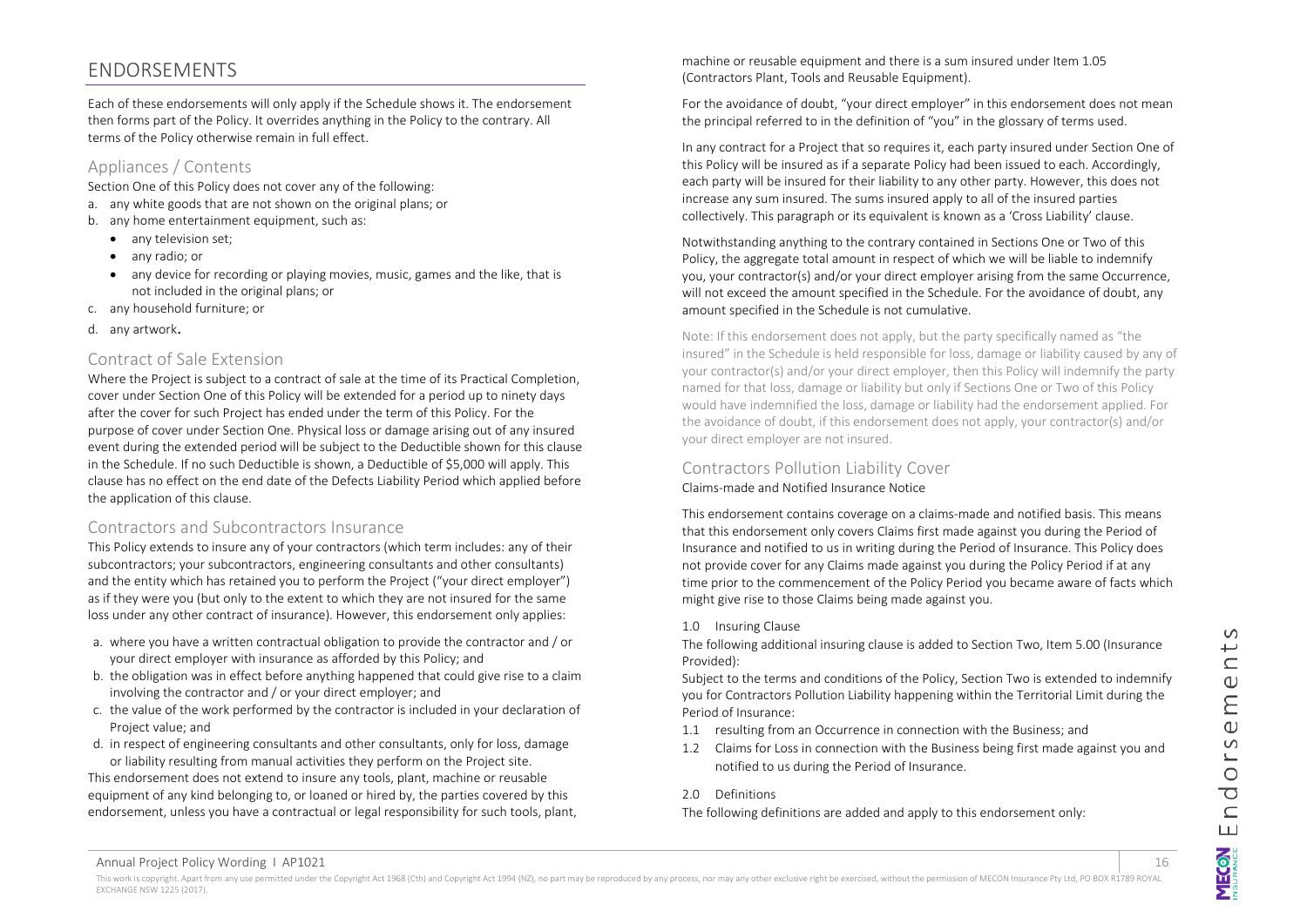- 2.1 Claim means written demand received by you seeking a remedy and alleging your liability or responsibility for Loss.
- 2.2 Claim Expenses means defence and associated costs incurred with any liability or allegation of liability to which this endorsement applies even if the allegation is groundless, false or fraudulent.
- 2.3 Clean-Up Costs means expenses incurred in the investigation, removal, or remediation of Pollution Conditions including the associated monitoring, or disposal of soil, surface water, groundwater or other contamination:
	- a. to the extent required by environmental laws; or
	- b. which have been actually incurred by the Environmental Protection Authority or any other relevant governmental department or agency or third party and which are recovered by any of them from you.
- 2.4 Contractors Pollution Liability means Loss that you become legally liable for as a result of Clean Up Costs, Personal Injury or Property Loss arising from Pollution Conditions.
- 2.5 Loss means:
	- a. a compensation for Personal Injury or Property Loss; and/or
	- b. Clean-up Costs; and/or
	- c. Claim Expenses.
- 2.6 Pollution Conditions means the emission, discharge, migration, release or escape, after the effective date of this endorsement, of Pollutants, provided such are not naturally occurring.

The entirety of any such emission, discharge, release or escape or any series of interrelated, associated, repeated, or continuous emissions, discharges, releases or escapes shall be deemed to be one Pollution Condition.

3.0 Limits and Deductibles

The following additional limit and Deductible apply to cover under this endorsement:

- 3.1 A special Deductible of \$5,000 is applicable to each separate Claim and each separate Occurrence under this endorsement.
- 3.2 Unless stated contrary in the Schedule, the maximum aggregate amount for which we will indemnify you under the endorsement in respect of all Claims made, and all Occurrences happening, in one Period of Insurance will be \$500,000. This limit is in addition to the Limit of Liability listed in the Schedule for Section Two of this Policy.
- 3.3 Our duties and obligations under this endorsement end when the maximum aggregate amount specified, covered by this endorsement, is exhausted.

#### 4.0 Specific Conditions

The following additional conditions apply to cover under this endorsement:

- 4.1 This extension does not cover liability which is subject to indemnity or for which a claim may be made under other sections of this Policy.
- 4.2 You must provide us with written notice of any Claim first made against you as soon as practicable and during the Period of Insurance.
- 4.3 Any Claim or Claims arising out of, based upon or attributable to:
	- a. the same cause; or
	- b. a single Loss; or
	- c. a series of continuous, repeated or related Losses;

shall be considered a single Claim for the purposes of this endorsement and shall be considered made against you and reported to us at the time notice was first given.

- 5.0 Exclusions
- 5.1 For the purpose of this endorsement, exclusion 8.01 (Asbestos) is deleted and replaced with the following:

This insurance does not cover liability arising from the presence, removal or abatement of Asbestos or Asbestos containing materials, including but not limited to Asbestos which is in-situ and undisturbed within any structure or part thereof. However, this exclusion shall not apply to the inadvertent disturbance of Asbestos or Asbestos containing materials by you in connection with your Business.

- 5.2 This insurance does not cover Loss arising from any Pollution Conditions caused by your Business which occurred prior to the Period of Insurance if you knew, or could have reasonably foreseen, that such Pollution Conditions would result in an Occurrence, Claim, Clean Up Costs, Personal Injury or Property Loss.
- 5.3 This insurance does not cover Loss arising from your intentional, wilful or deliberate non-compliance with any statute, regulation, ordinance, administrative complaint, notice of violation, notice letter, executive order or instruction of any governmental agency or body.
- 5.4 This insurance does not cover any loss, damage, liability or cost arising from or in connection with any real property or facility wholly owned, leased or managed by you. This exclusion does not apply to property on a Project site.
- 5.5 This insurance does not apply to Loss arising out of, based upon or attributable to:
	- a. allegations made against you and circumstances which should have been notified under any previous policy, or
	- b. any legal action of any kind, or investigation by an environmental enforcement body, at or before the commencement date of the Policy Period.
- 5.6 This insurance does not cover liability that you have assumed under any contract or agreement requiring you to accept liability for Clean Up Costs regardless of fault.

However, this does not apply to:

- a. liabilities that would have been implied by law in the absence of such contract or agreement; or
- b. liabilities assumed under Incidental Contracts; or
- c. terms relating to merchantability, quality, fitness or care of Products which are implied by law or statute; or
- d. liabilities assumed under construction contracts; or

Annual Project Policy Wording 1 AP1021 17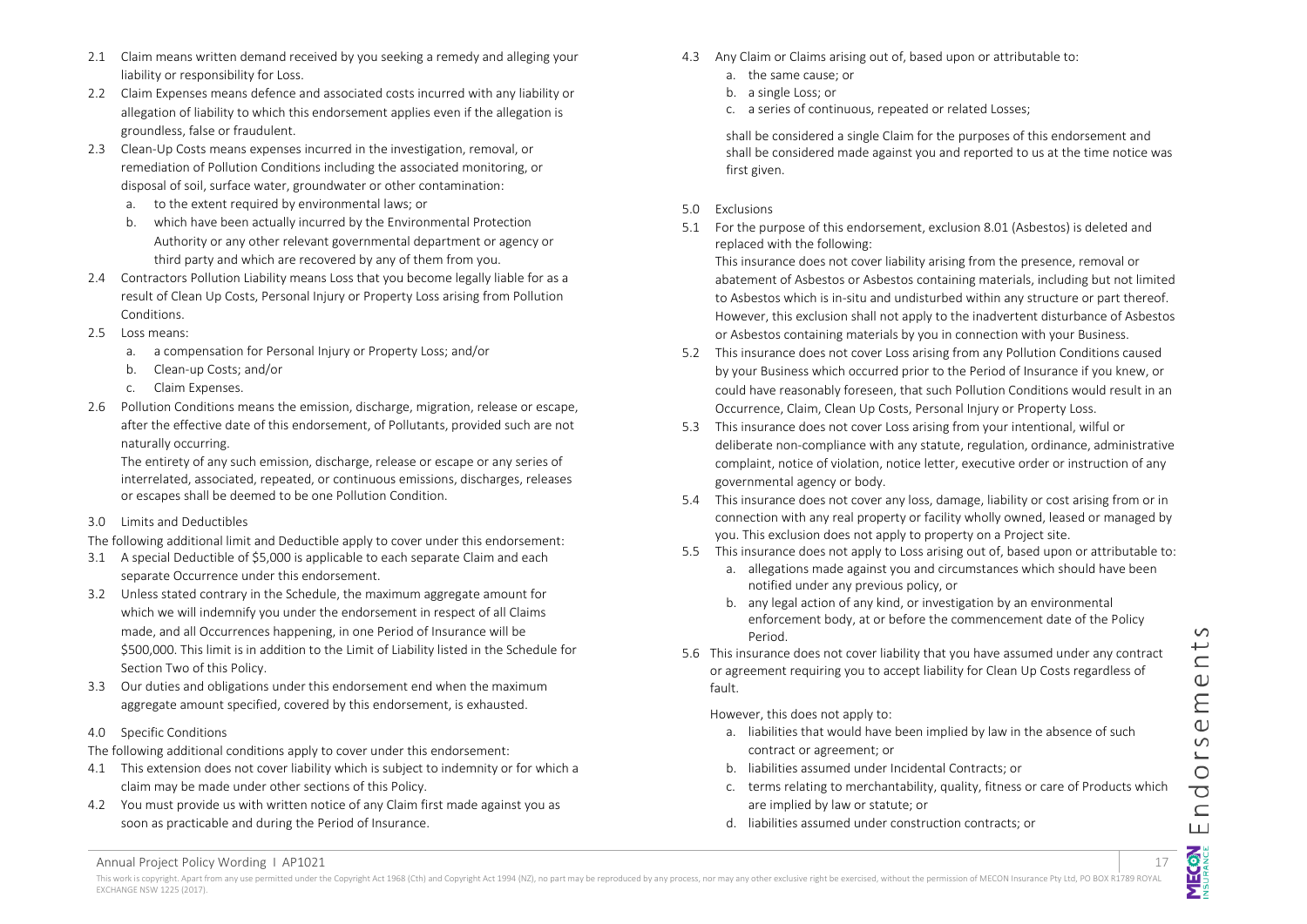"Incidental Contracts" means any rental or lease agreement, any written contract with any authority (or entity) for the supply of electricity, fuel, gas, air, steam, water or sewerage reticulation or other essential services, or with any railway authority for the unloading and / or transport of material, including contracts relating to the operation of railway sidings. It does not include contracts in connection with work done for such authorities or entities.

This endorsement (and any endorsement issued in substitution and/or any endorsements hereto) attaches to and forms part of the Policy and any word or expression to which a specific meaning has been attached shall have the same meaning wherever it appears. No aggregation provisions of any kind apply for the purposes of any retention. All other terms, conditions and exclusions remain unchanged.

## Cyclone Exclusion

Section One of this Policy does not cover any physical loss or damage caused by a named cyclone or associated rain depression.

## Demolished Areas

Section One of the Policy does not cover any areas of the existing structure (insured under Item 1.04 Existing Structures) which are shown on the original approved development application plan for the Project as areas to be demolished;. Notwithstanding any terms to the contrary, Section Two of the Policy does not cover any Liability arising out of loss or damage to such areas.

## Dewatering (Limited)

Section One of this Policy does not cover any of the following:

- a. any dewatering cost incurred because the amount of water was more than the initial Project design allowed for; or
- b. any cost incurred for any facility to discharge run-off or underground water; or
- c. any cost incurred for grouting or any other measure taken to stop water leaking into any excavation, foundation or basement; or
- d. physical loss or damage caused to any basement structure by ground-water pressure.

Despite anything in (a) to (d) above, this insurance covers the cost of dewatering where necessary to gain access to, and enable repairs to be carried out on, any completed section of the Project physically lost or damaged by an insured event. The cover does not apply to the cost of any dewatering that was already being incurred at the time of the physical loss or damage.

## Dewatering (Total)

This Policy does not cover any loss, damage, cost or Liability associated with dewatering.

## Existing Structures (Alterations)

a. Where you are working on a structure that was permanently located on a Project site before the Project began; you must ensure that it is made waterproof at the

end of each working day and at any time rain is forecast. If you fail to do this we will not pay any claim for consequent loss, damage, cost or Liability.

b. Where Existing Structures (Item 1.04) is insured, the Period of Insurance (for both Sections One and Two) for such Existing Structures is deemed to begin on the date shown in the Schedule notwithstanding anything to the contrary in the definition for the Period of Insurance.

## Financiers Interests

The interest of any financier of the Project is noted in Section One of this Policy, but only to the extent of that interest. Before you become entitled to any claim proceeds, they will first be used to settle any financial obligation that you have with the financier.

## Flood Exclusion

Section One of this Policy does not cover physical loss or damage caused by Flood, (being the covering of normally dry land by water that has escaped or been released from the normal confines of:

- a. any lake, or any river, creek, or other natural watercourse, whether or not altered or modified; or
- b. any reservoir, canal or dam).

## Heritage Buildings

Any claim payable for physical loss or damage to heritage listed structures included in the sum insured for Item 1.04 (Existing Structures) will not exceed the cost of reinstatement using modern techniques and readily available materials (of the closest kind to those damaged) from suppliers in Australia.

## Misalignment of Piles

Section One of this Policy does not cover physical loss of or damage to any pile or casing:

- a. resulting from an error in positioning, misplacement or misalignment of piles; or
- b. by the pile or group of piles or pile casings becoming jammed or obstructed; or
- c. that fails to pass any load bearing test or any other performance criteria; or
- d. nor to disconnected or declutched sheet piles or abandoned piles.

## Partial Occupancy

Cover for any part of the Project will continue if any part of the Project is taken over by the principal or put into service, or a certificate of partial completion (or its equivalent) is issued for that part before Practical Completion of the whole Project occurs. However, this insurance will not cover any loss or damage or Liability or cost caused by or arising out of the use, or any preparation for the use of such part where such use or preparation was not included or documented in the original Project specifications or Project design.

## Period of Insurance (Extended)

Where the insurance on any part of the Project ends sooner than it ends for the Project as a whole, cover will continue on that part until the end of the Period of Insurance for the whole Project. However, the cover on that part will only apply to physical loss or damage resulting from the performance of work on the Project.

Annual Project Policy Wording | AP1021 18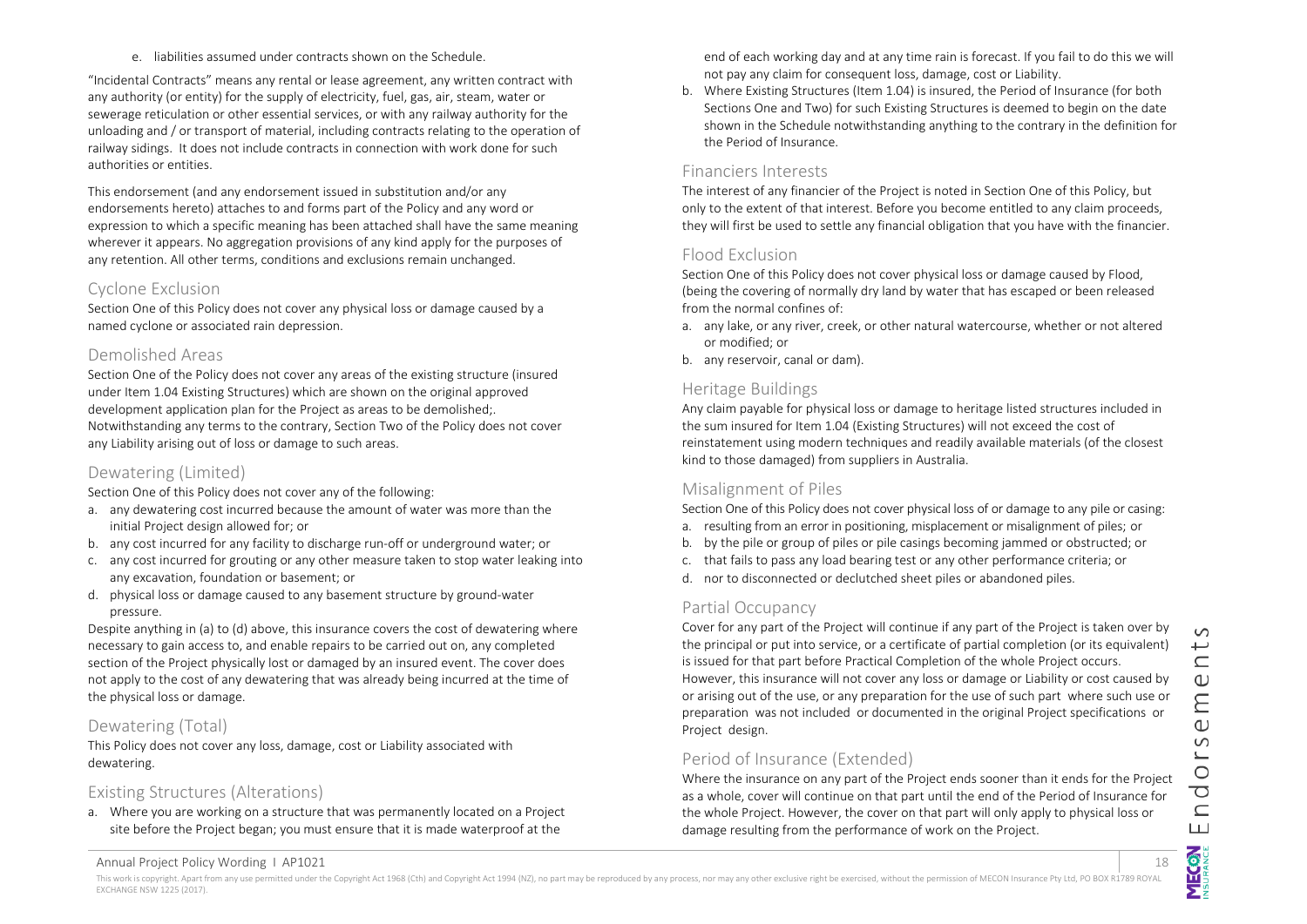## Pipelines and Trenches

Section One of this Policy restricts cover for physical loss of or damage to any open trench together with any pipeline, duct or cable in the trench, to the length or value specified for "Pipelines and Trenches" in the Schedule. The additional exclusion below applies to this endorsement.

#### Additional Exclusion

Pipelines, conduits or cables in open trenches are not insured unless:

- a. they have been secured in a manner which will prevent them being displaced if water enters the trench; and
- b. the open ends of the pipe or conduit have been sealed on completion of work on them for the day in such a way that will prevent entry of water or debris; and
- c. trenches containing pressure tested lengths of pipeline were backfilled over the whole tested length on the day the test was completed.

For the avoidance of doubt, the length of any open trench (including pipeline, duct or cable in it) which exceeds the length or value specified in the Schedule is not covered by this insurance. This endorsement does not apply to completed or backfilled trenches.

## Pools

Section One of this Policy does not cover physical loss or damage to any pool lining by heaving or displacement caused by ground movement or groundwater pressure.

Cover under Section Two for Liability arising in connection with pool construction is subject to the following special conditions:

- a. any excavation left unattended in a residential area must be kept constantly drained; and
- b. any pool, spa or excavation must be surrounded by fencing in compliance with all pertinent regulations whenever they are left unattended.

The Section will not cover liability for any Personal Injury that directly or indirectly results from your failure to comply with these conditions.

## Project Run-Off Basis With Premium Based on Annual Turnover

The definition of Run-Off in part b. of the glossary definition for "Period of Insurance in Section One of the Policy" is deleted and replaced with the following: *b. Project Run-Off Basis:* 

Where this insurance is shown in the Schedule as being on a Project Run Off basis, the Period of Insurance begins for each Project from the date the Project commences during the Policy Period. It ends with Practical Completion, the expiry of the Maximum Project Duration shown in the Schedule or at the end of the Policy Period, whichever occurs first. The Defects Liability Period (if applicable) will immediately follow Practical Completion; but only where Practical Completion takes place before the end of the Policy Period.

For the avoidance of doubt, all cover ceases at the end of the Policy Period. However, up to fourteen (14) days before the end of the Policy Period, you may request that MECON extends the Policy Period to cater for the run-off of incomplete Projects. If we agree, you must also:

#### i. pay any additional premium we require; and

ii. accept any other terms we may require; and

iii. understand that there is no obligation for us to agree to your request. Items 2.02 and 7.02 (How Premium Is Calculated – Run-Off Basis) are deleted and replaced with the following:

The annual premium is based upon all Projects commenced during the Policy Period for the estimated value that each will have attained at the end of the Policy Period.

#### Road Works

Section One of this Policy does not insure any unsealed road that exceeds the maximum length or value shown for "Road Works" in the Schedule. A road is deemed to be unsealed if it does not have at least one application of a weatherproof substance.

Where a Project includes more than one section of unsealed road, the maximum length or value applies to their combined length or value.

## Tunnels, Shafts and Declines

In relation to Projects that include underground work such as any tunnel, shaft or gallery, Section One of this Policy covers the following costs:

- a. Cost of replacing previously installed grouting, lining, crib, set or other support that has been physically lost or damaged.
- b. Cost of additional permanent linings, cribs, sets or other supports where necessary to reinstate previously completed sections of the Project that have been physically lost or damaged. However, this does not include the cost of lining, cribs, sets or other supports that would have been incorporated into the Project to deal with any physical ground conditions surrounding the Project had the condition been detected or anticipated at the time of the original construction planning.
- c. Cost of removing collapsed ground material where necessary to gain access to the damage and to provide a clear working area for repairs to previously completed sections of the Project.
- d. Cost of dewatering where necessary to gain access to the physical loss or damage and to provide a clear working area for repairs to previously completed sections of the Project (whether damaged or undamaged) following physical loss or damage. The cover is only granted up to the daily cost of dewatering being incurred immediately before the physical loss or damage.

#### However, Section One of the Policy does not cover:

- e. any cost associated with any tunnel, shaft, decline or gallery that is not constructed in accordance with the International Code of Practice for Tunneling Works; or
- f. cost of grouting unsound earth or rock strata; or
- g. cost of any measure to control water inflow; or
- h. cost of removing excavation material in excess of the minimum excavation line provided in the plans; or
- i. cost of dewatering; or
- j. cost of any facility for discharging run-off or underground water; or